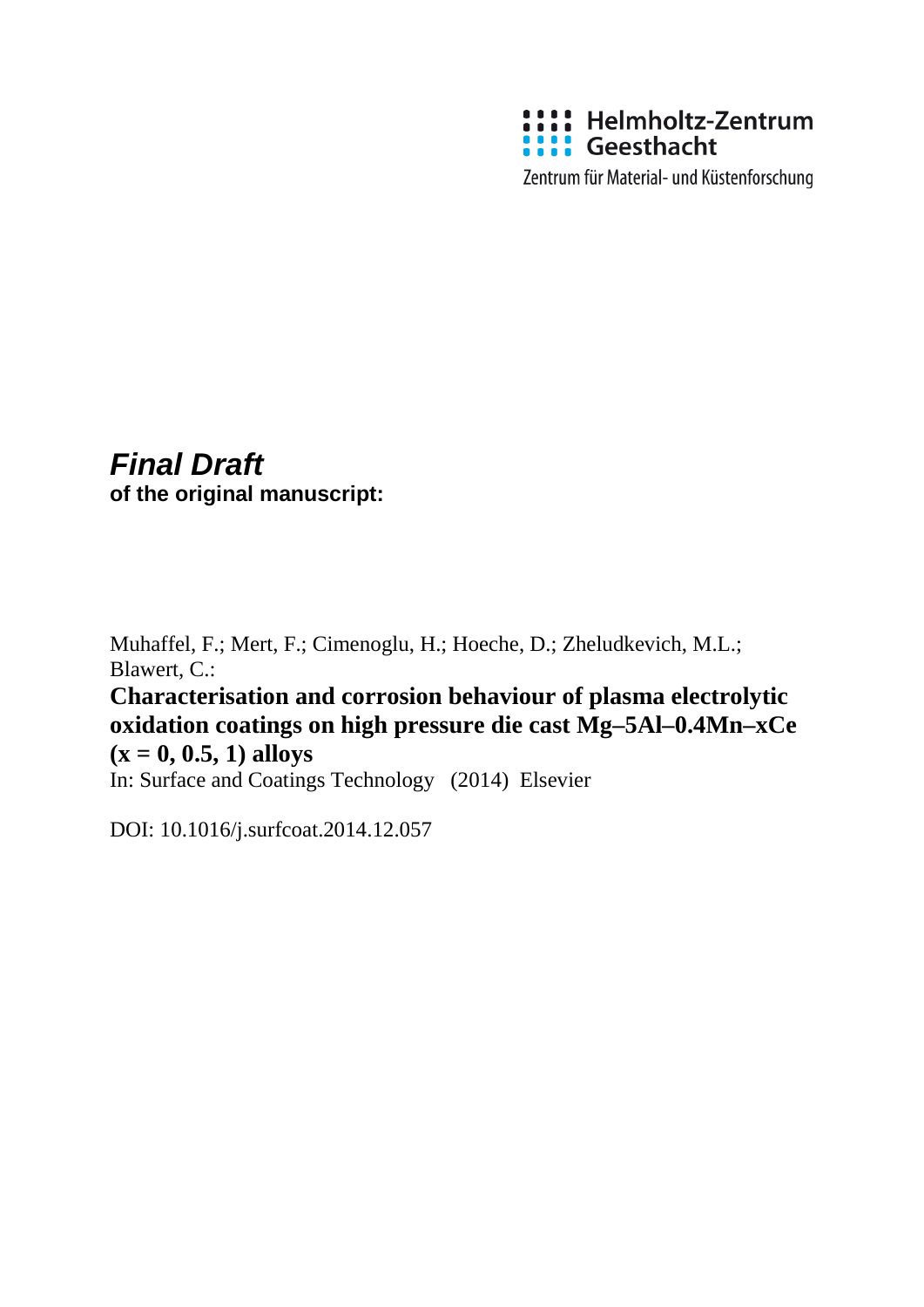# **Characterisation and Corrosion Behaviour of Plasma Electrolytic Oxidation Coatings on High Pressure Die Cast Mg-5Al-0.4Mn-xCe (x=0, 0.5, 1) alloys**

Faiz Muhaffel<sup>1</sup>, Faruk Mert<sup>2</sup>, Huseyin Cimenoglu<sup>1</sup>, Daniel Höche<sup>4</sup>, Mikhail Zheludkevich<sup>3,4</sup>, Carsten Blawert<sup>4,\*</sup>

<sup>1</sup>Istanbul Technical University, Metallurgical and Materials Engineering Department, TR-34469, Istanbul, TURKEY

 ${}^{2}$ Gazi University, Faculty of Technology, Manufacturing Engineering Department, TR-06500 Ankara, TURKEY

<sup>3</sup>Universidade de Aveiro, DEMAC, CICECO, 3810-193 Aveiro, Portugal

<sup>4</sup>Helmholtz-Zentrum Geesthacht, Magnesium Innovation Centre, Max-Planck-Str. 1,

D-21502 Geesthacht, GERMANY

# **\*Corresponding author**

Carsten Blawert

Helmholtz-Zentrum Geesthacht, Magnesium Innovation Centre, Max-Planck-Str. 1,

D-21502 Geesthacht, GERMANY

Tel.: + 49 4152 87 1991

Fax: + 49 4152 87 1960

[carsten.blawert@hzg.de](mailto:carsten.blawert@hzg.de)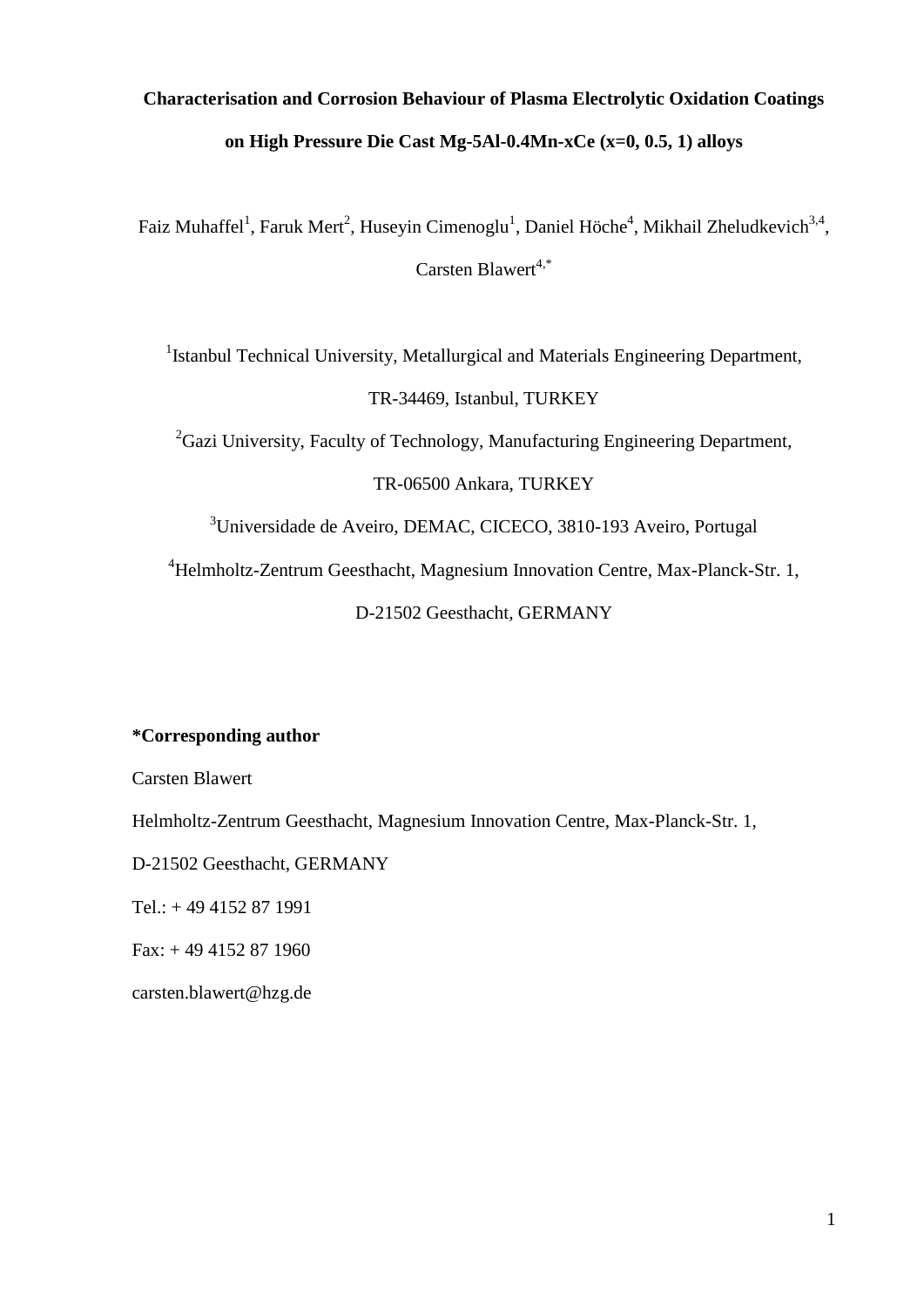# **Abstract**

In the present study, the influence of minor cerium  $(Ce)$  additions (up to 1 wt.%) to AM50 magnesium alloy on the plasma electrolytic oxidation (PEO) process and the corrosion performance of the PEO coatings were studied. Therefore, a silicate-based PEO coating was deposited on AM50 containing 0, 0.5 and 1 wt.% Ce under the same processing conditions. The resulting surface morphology, cross-sectional microstructure, phase and chemical compositions of the coatings were determined using scanning electron microscopy (SEM) equipped with energy dispersive X-ray spectroscopy (EDS) and X-ray diffraction analyses (XRD). The corrosion behaviour of the coatings was evaluated by salt spray and electrochemical corrosion tests.

The results show that the growth rate of the coating is reduced, but the thickness is becoming more uniform if cerium is added to AM50 alloy. However, the phase composition and coating morphology are hardly influenced, but the corrosion properties reveal large differences suggesting that the porous PEO coatings have to be considered as a system of coating and substrate. A more uniform corroding substrate such as the cerium alloyed AM50 provides much better protection in combination with a PEO coating than the pure AM50. Flaking-off of large coating areas was observed due to the volume increase caused by corrosion products forming in the interface. Such a severe localised corrosion in the interface causing delamination of the coating can be suppressed by cerium addition.

#### **Keywords**

A. Plasma electrolytic oxidation; B. Magnesium alloy; C. Corrosion behaviour.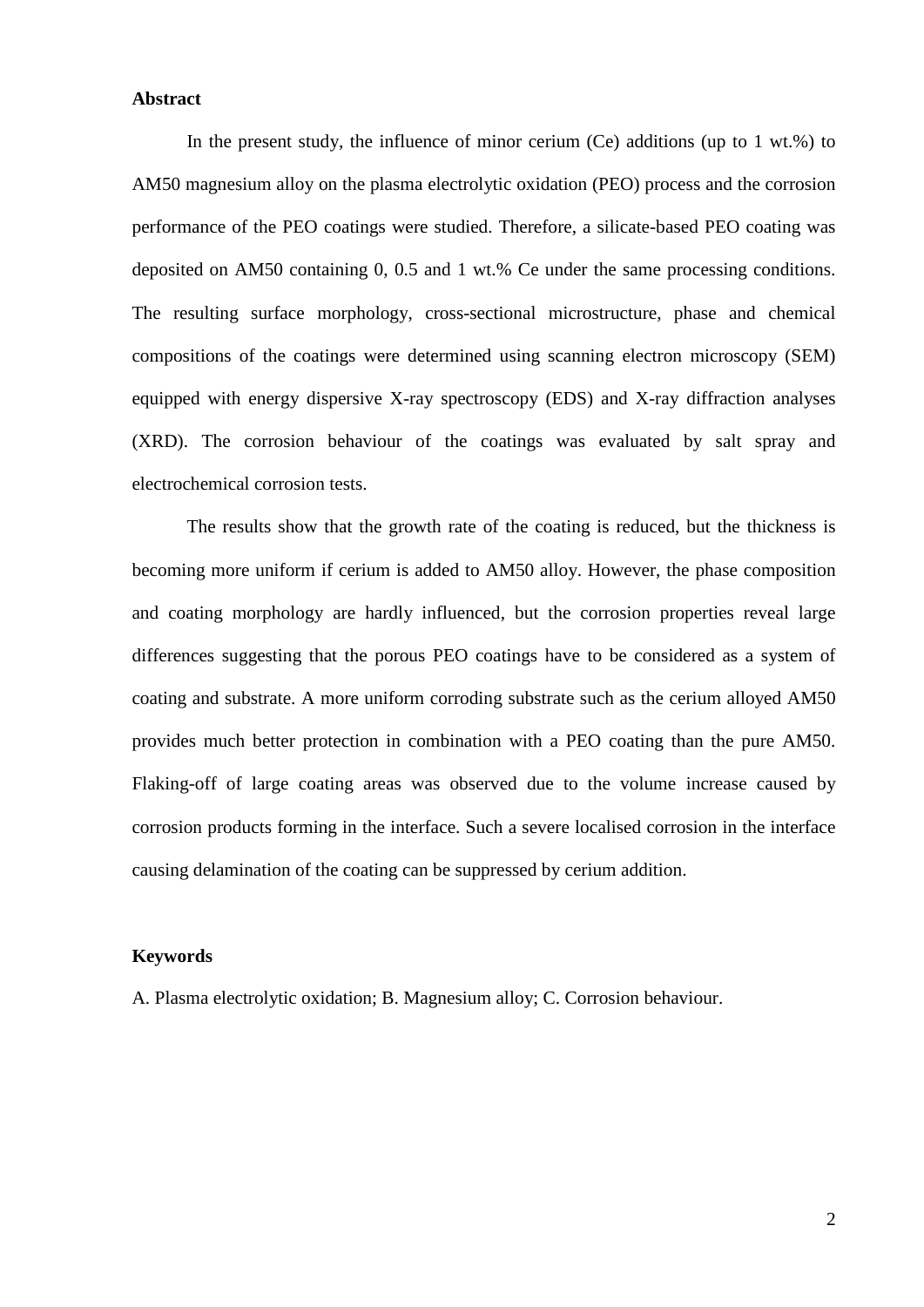# **1. Introduction**

Magnesium and its alloys exhibit low density, high specific strength and electromagnetic shielding property, which are very attractive to the automotive, aerospace, electronics and biomedical industries [1–4]. Among miscellaneous commercial magnesium alloys, AM series are commonly used due to their specific properties such as excellent energy absorption and ductility, beside reasonable hardness and strength. However, their relatively poor corrosion resistance in comparison to substituent metals greatly restricts their extended use [1,5–7]. Formation of protective coatings on magnesium alloys is one of the most efficient approaches to increase corrosion resistance of magnesium-based alloys. The widespread coatings are generated by various techniques such as chemical conversion, plasma electrolytic oxidation (PEO), also called micro arc oxidation (MAO), gas-phase deposition, organic compounds deposition, sol-gel, physical vapour deposition (PVD), laser cladding, etc. [8–14]. In recent years, PEO process has been successfully applied to magnesium and its alloys against corrosion owing to low cost, easy preparation, relatively high wear resistance as compared to other coatings [15–17]. Silicate, phosphate and aluminate are common electrolytes for preparation of PEO coatings. The PEO coatings on magnesium alloys are mainly consisted of magnesium oxide (MgO) and some other electrolyte-borne phases (e.g.  $Mg_3(PO_4)_2$ ,  $Mg_2SiO_4$ and  $MgA_1Q_4$ ) according to the used electrolyte type [18–20]. It is a known fact that the PEO coatings prepared in silicate-based electrolytes show superior wear resistance, high hardness and the excellent electromagnetic shielding characteristics of the substrate are maintained [21]. The corrosion behaviour of PEO coatings formed on pure magnesium in different electrolytes was investigated previously [22–24]. Durdu et al. [25] studied the corrosion behaviour of the PEO coatings on commercially pure magnesium developed in the silicateand phosphate-based electrolytes at different current densities. However, the use of commercially pure magnesium under high load applications is not practical. Therefore, the studies have been mainly focused on the formation of PEO coatings on magnesium alloys and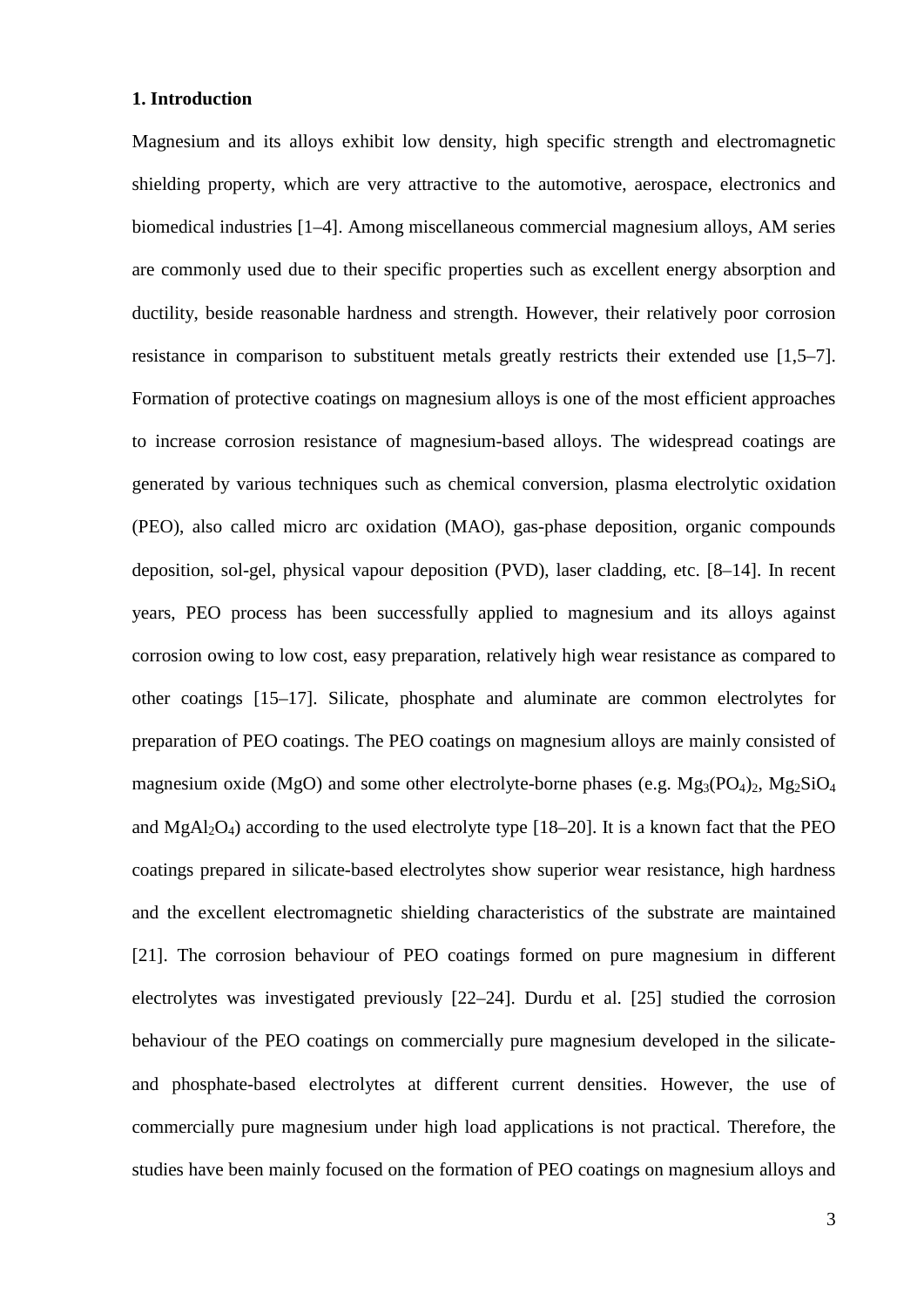their properties [26–29]. For instance, Liang et al. [30] studied the electrochemical degradation of a silicate- and phosphate-based PEO coating on AM50 magnesium alloy in NaCl solutions with different chloride ion concentrations.

The characteristics of PEO coatings mainly depend on the nature of the substrate metal, applied electrical parameters, composition and concentration of the electrolyte. Concerning the corrosion resistance of magnesium alloys, incorporation of more stable and corrosionresistant compounds (such as  $TiO_2$ ,  $Al_2O_3$ ,  $SiO_2$ ,  $ZrO_2$  etc.) into the PEO coatings represents an attractive solution [31–35]. However, the bonding and distribution of these particles in the microstructure of the PEO coatings are difficult to control and may not be in desired level which causes loose bonding of the particles, irregular growth and high porosity in the oxide coating. On the other hand, the composition of the substrate acts also as one of the most significant factors in corrosion resistance because the generation of the PEO coating mainly depends on oxidation of the elements from the substrate and their complex phases formed by the chemical reactions with the species from the electrolyte during the oxidation. Hussein et al. [36] investigated the effect of substrate composition of magnesium and magnesium alloys on corrosion behaviour of PEO coatings with respect to alloying elements. They concluded that oxidised AZ91D performed better corrosion resistance that may be attributed to several factors such as discharging behaviour, phase composition, coating structure, thickness and amount of porosity. It is well reported [3] that the alloying elements significantly affect the properties of the magnesium alloys, but also the microstructure and corrosion resistance of PEO coatings can be enhanced on the basis of grain refinement, homogenous micro-arc discharging and improved compactness of the formed coating [37] or the alloy composition [38,39].

The contribution of the rare earth (RE) elements in improving corrosion resistance has been widely studied for magnesium alloys using external sources of cerium, e.g. conversion coatings, sealing processes and incorporation of RE oxides during PEO process [21,40–42].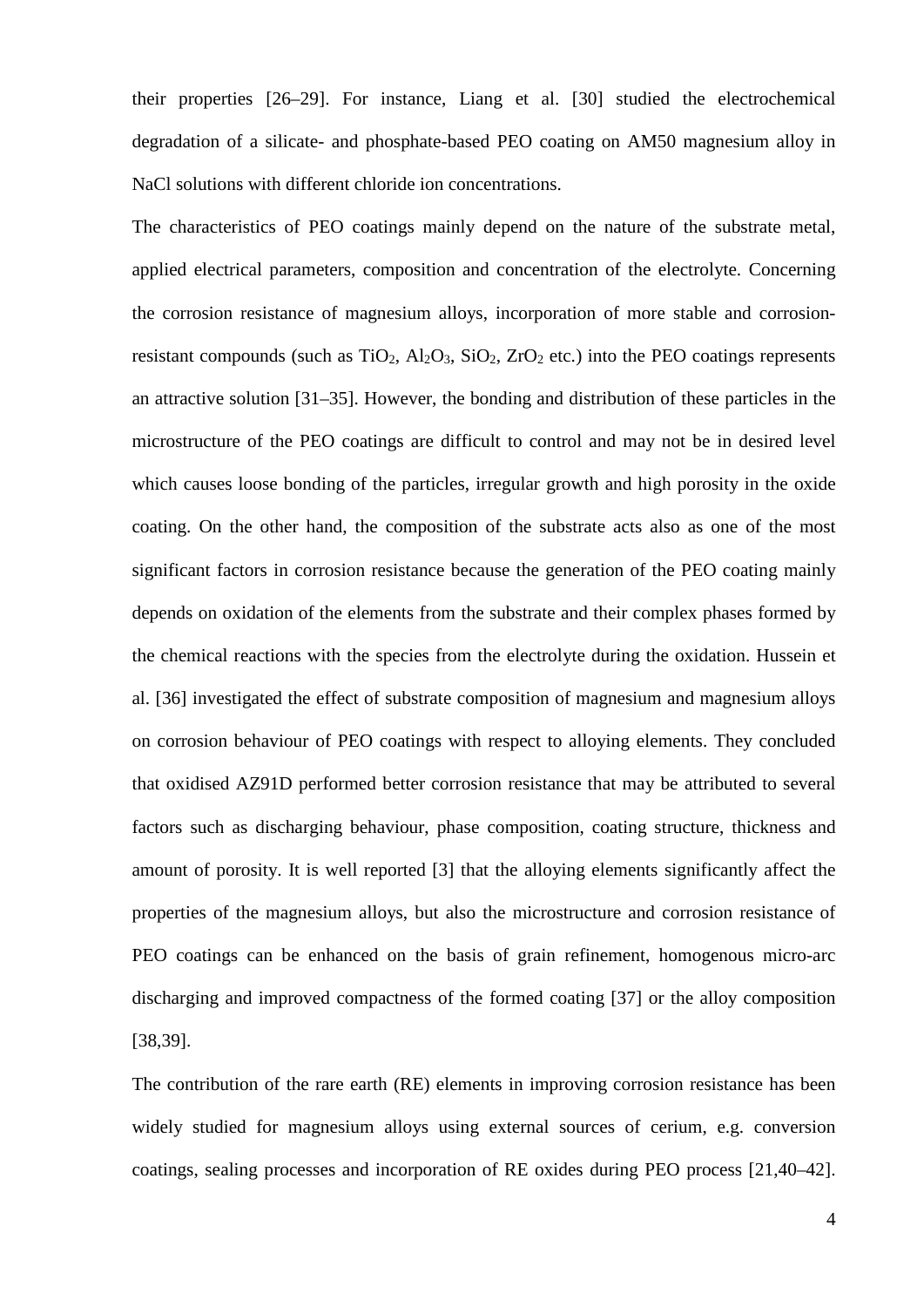However, another option can be the introduction of Ce from the substrate. Therefore, PEO coating of Ce containing magnesium alloys seems to be an effective way to improve their corrosion resistance, while the presence of Ce in the alloy is also beneficial to microstructure, strength and corrosion resistance of the substrate [43,44]. To our knowledge, a systematic study of the role of minor Ce contents in an AM50 substrate matrix on the microstructure and properties of PEO coatings has not been performed so far. The selected alloys were fully characterised in a previous study [43] showing that the cerium addition improves the corrosion resistance mainly by suppressing localised corrosion attack.

The main aim of the present study was to evaluate how Ce in the substrate affects the PEO processing, how much of Ce from the substrate is incorporated into the PEO coating and how it affects the coating microstructure and the corrosion characteristics of PEO coatings formed on AM50 magnesium alloy with respect to different amounts (up to 1 wt.%) of Ce in the alloy.

#### **2. Experimental**

# *2.1. Materials and processing*

Alloy ingots, AM50 (without Ce), AM50Ce0.5 (with 0.5 wt.% Ce) and AM50Ce1 (with 1.0 wt.% Ce) were prepared in an electrical resistance furnace under protective gas. The chemical composition (Table 1) of alloys after high pressure die casting (HPDC) was analysed using a spark emission analyser (SEA), Spectrolab9 from SPECTRO (Kleve, Germany). The alloys were cast into step-shape preheated mould (200 °C) producing plates with four different step thicknesses. More information about alloy manufacturing can be found in the previous study [44]. Specimens used for all investigations were cut from the thickest section of the step plate according to Fig. 1. It is known from HPDC that such step plate specimens have a gradient with higher concentrations at the surface and lower concentrations of the alloying elements in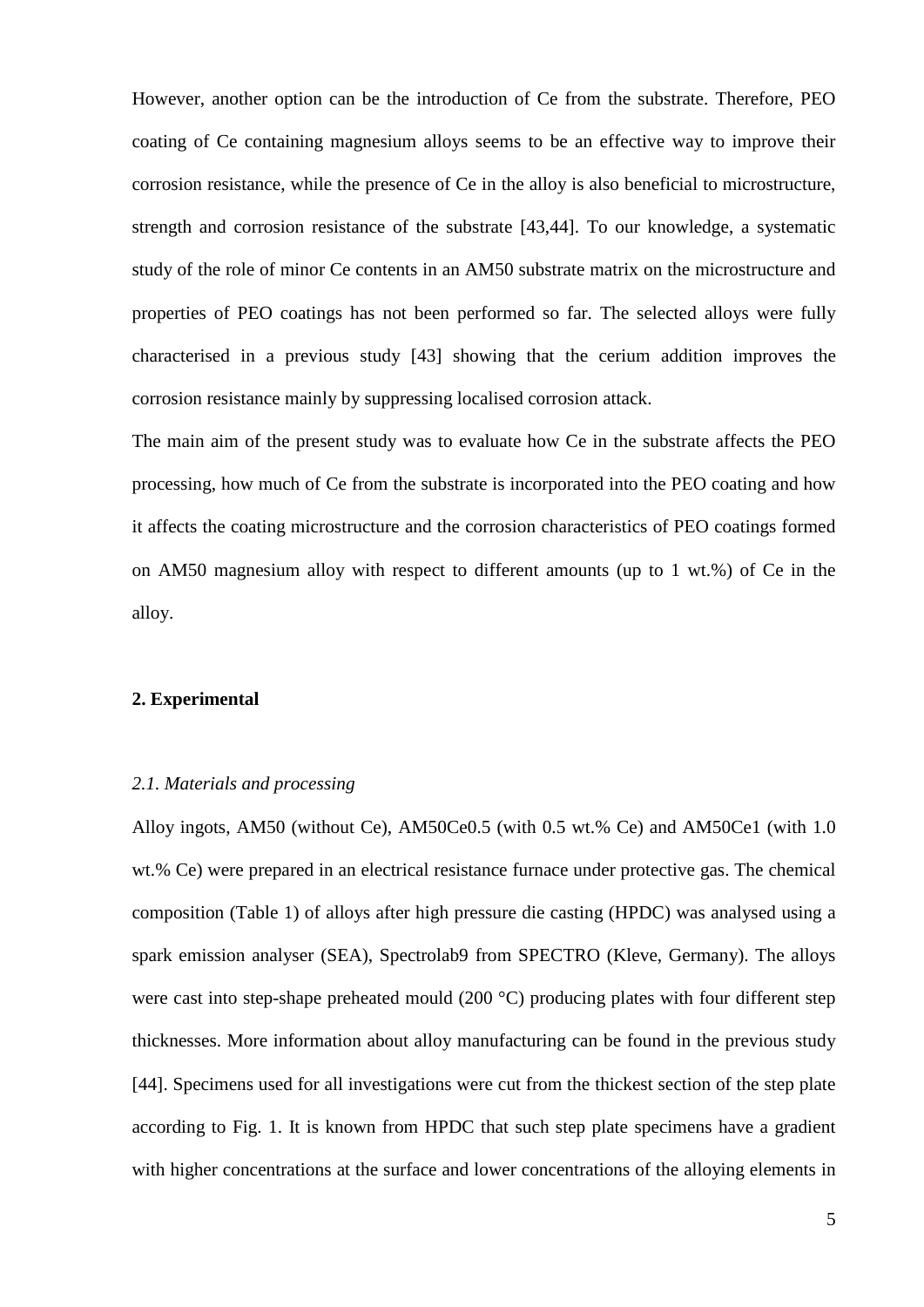the centre of such step plates. As a consequence, the actual compositions at the locations where the specimens were taken can be different than the nominal composition so as those at the two sides on each specimen (Tab. 1). There are larger differences (by a factor of two) for the cerium content when the results of the two analysis techniques are compared, but the SEA appears to be the more reliable as it is using a calibration standard. Both results are given, because all of the coating compositions were determined by EDS and one should keep in mind that the Ce content in the coating might be underestimated by a factor of two as well.

The differences on both sides are not that high to expect major differences for the PEO processing, but the corrosion performance can be influenced. The Ce content, especially for the AM50Ce0.5 might be reduced locally below the minimum content required for suppressing pitting corrosion. Normally for most of the specimens, the central side with lower concentration can be identified even without determination of composition by observation of the visible porosity which is higher in the centre of the HPDC plate.

Prior to PEO process, samples with dimensions of  $\varnothing$  15 x 4 mm were ground using 1200 grit silicon carbide emery papers; rinsed with water, then degreased in ethanol and subsequently dried in air at the room temperature.

# *2.2. Coating preparation and PEO process*

The PEO equipment consisted of a 30 kW pulsed bipolar power supply unit, a stainless steel electrolyte container, an air pump for stirring the electrolyte and an external cooling system. The specimen was connected to the cell as the anode and the stainless steel container served as the cathode. Specimen were subjected to the PEO process with an applied positive voltage of 420 V and a negative voltage of 84 V for 10 min in an electrolyte consisting of 15 g/L sodium metasilicate (Na<sub>2</sub>SiO<sub>3</sub>, Aldrich) and 2 g/L potassium hydroxide (KOH, Merck). The pulse frequency, positive and negative voltage pulse ratio and duty cycle were 500 Hz, 1:1 and 20%, respectively. During processing, variation of current density and applied voltage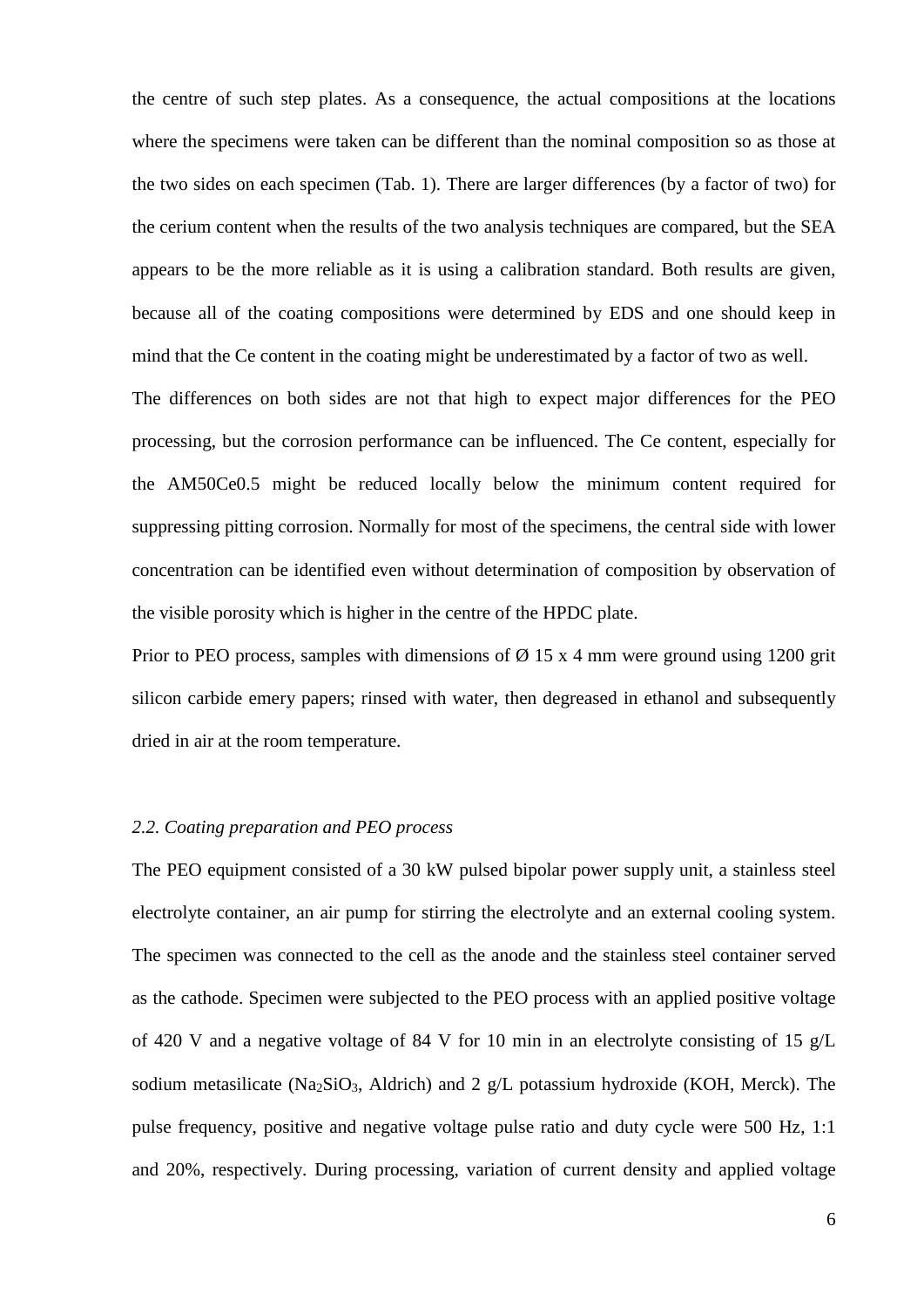were continuously recorded with a sampling time of 750 ms by using a memory recorder system (Hioki, Memory Hicorder 8808). The temperature of the electrolyte was kept below 25 °C with the aid of the cooling system during PEO process in order to prevent evaporation of the electrolyte and reduce the chemical dissolution of the substrate/coating. After the PEO treatment, the samples were cleaned ultrasonically in ethanol and distilled water, and dried in air at room temperature. According to Ce wt.% content in the alloy, the oxidised samples were referred to as PEO-0, PEO-0.5 and PEO-1.

#### *2.3. Microstructural characterisation of PEO coatings*

The surface and cross-section morphologies of the PEO coatings were studied on a scanning electron microscopy (SEM, Zeiss Ultra55) equipped with an energy dispersive X-ray spectrometer (EDS, Oxford). Latter was used to determine the surface composition of the coatings and elemental line-scans across cross sections of the coatings.

X-ray diffraction analyses (XRD) have been performed on a Panalytical system in Bragg-Brentano geometry using Cu-K<sub>α1</sub> radiation (wavelength  $\lambda$ =0.15406 nm) at an angle of 2*Θ* (15-80°) for each sample. Beam spot size was set to be 2x2 mm<sup>2</sup>.

# *2.4. Corrosion testing*

Information about the electrochemical behaviour of the PEO coatings was obtained by performing potentiodynamic polarisation measurements in 0.5% NaCl solution, saturated with atmospheric oxygen. A typical three electrode cell comprising Ag/AgCl (with 3 mol/l KCl) reference, Pt counter and the specimens as working electrodes was used. The exposed surface area of the specimens was  $0.5 \text{ cm}^2$  and the volume of the electrolyte was 330 ml. The dissolution of chloride into deionised water gave a starting pH of 6.5 and the temperature was controlled at 22  $\pm$  0.5 °C while stirring the electrolyte during the experiments. After 30 minutes recording of the free corrosion potential, the polarisation scan was started from  $-200$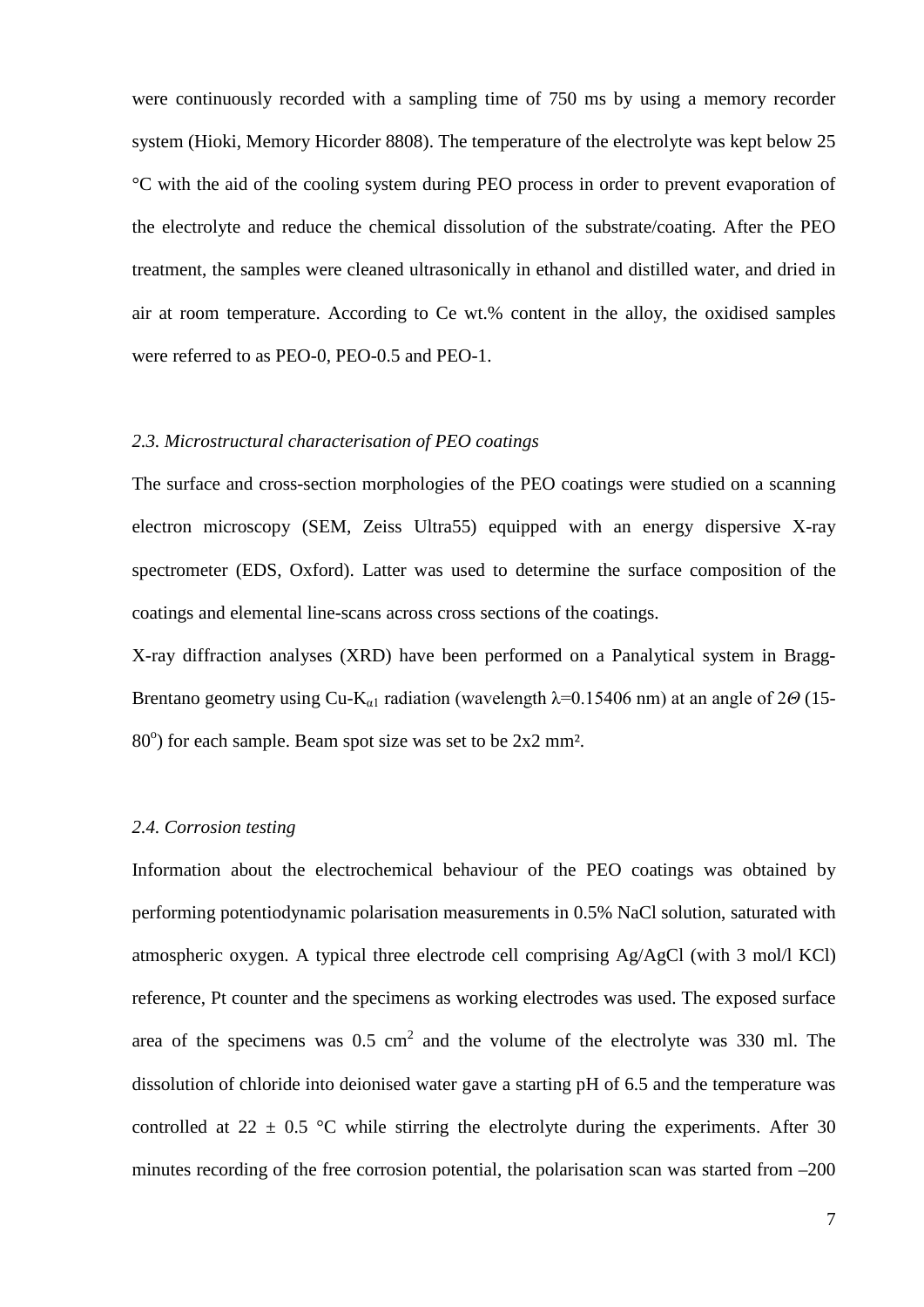mV relative to the free corrosion potential with a scan rate of 0.2 mV/s. The test was terminated when an anodic corrosion current density of 0.1 mA/cm<sup>2</sup> was exceeded.

Additional information about degradation of selected coatings was obtained from electrochemical impedance spectroscopy (EIS) measurements performed in the same electrolyte using the same cell as described above for the polarisation measurements. The latter tests were carried out at an open circuit potential in the frequency range of 0.01 to 30,000 Hz using amplitudes of  $\pm$  10 mV rms. Fitting of spectra was performed using ZView software and the equivalent circuits introduced in the result section. The goodness of fit of the simulated spectra corresponded to chi-squared (square of the standard deviation between the original data and the calculated spectrum) values was less than 0.01. The errors for the individual parameters of the equivalent electrical circuits (such as **CPE** and **R**) were less than 6%.

Salt spray corrosion tests were performed according to DIN EN ISO 9227 [27] using 5% NaCl for a total time of 72 hours (3 days) in a WEISS SC400 salt spray test chamber (Reiskirchen, Germany). The corrosion attack was observed optically on three specimens for each treatment with a stereo microscope at about 20x magnification. The total number of defects was counted and classified according to size (small <1 mm and large >1 mm) and location on the specimen (main circular area/ edges/ cylindrical circumference).

#### **3. Results**

#### *3.1. PEO processing*

The processing was performed in constant voltage mode which means that the ramp-up to the treatment voltage was relatively quick (about 40 s) and there was no major difference noticed in the voltage trace between the three different substrates. However the current density during the treatment and also the maximum peak current density as well as the final current density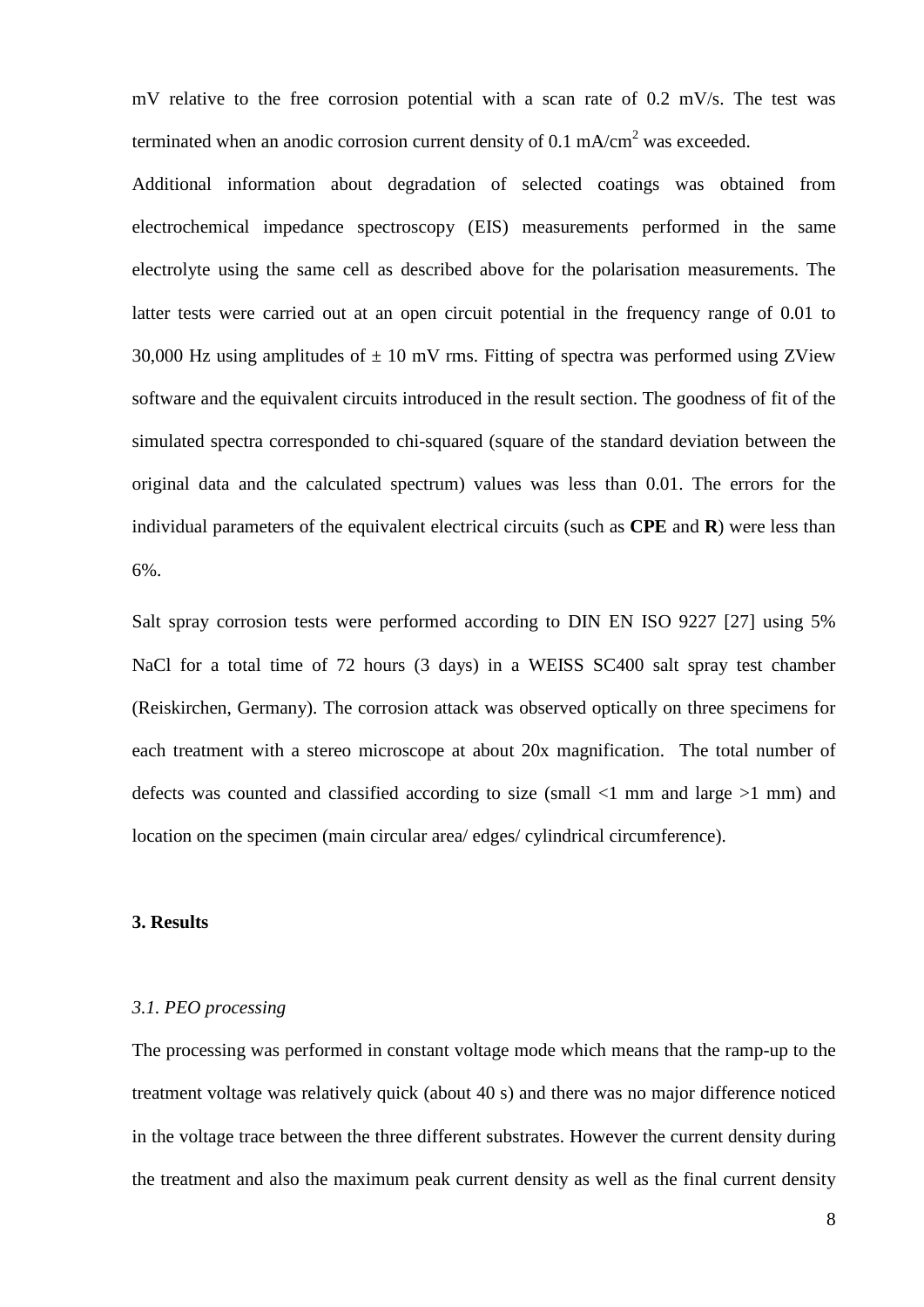at the end of the treatment (Fig. 2) depend obviously on the substrate composition. The current for the pure AM50 was always higher suggesting that more magnesium is converted during the processing and that the coating growth might be faster assuming that the cathodic side reactions are the same if the experimental set-up and electrolyte remain the same. Furthermore this indicates that the effective coating resistance without cerium in the substrate is smaller, thus the same driving force (applied voltage) causes a higher current.

# *3.2. Surface and cross-sectional morphologies of PEO coatings*

A weak influence of the substrate composition is visible in the surface morphology of the produced coatings. Interestingly there is an increasing number of small pimples on the surface with increasing amount of cerium in the substrate material (Fig. 3) which might be related to the phases (e.g.  $Al<sub>11</sub>Ce<sub>3</sub>$ ) that are more resistant either chemically, against dissolution in the electrolyte, and/or thermally, against melting and evaporation in PEO discharges. Apart from that the morphology of the three coatings regarding number and size of pores which are visible on the surface is similar.

However, the cross sections of the three coatings reveal hardly any differences in the coating morphology (Fig. 4). The build-up of the coatings is very similar, consisting of a thin interface layer between coating and substrate, followed by a pore band close to the interface and a thick top layer. The latter is not dense and shows a larger number of through-going open pores resulting from the discharges leaving behind discharge channels reaching from the surface towards the pore band close to the interface; thus the electrolyte can penetrate easily and quickly through the coating. Additionally, closed pores are visible, most likely formed by gas entrapment during solidification of melted regions around the discharge channels. The coating thickness is slightly higher for the AM50 (25  $\pm$  5 µm) compared to about 20  $\pm$  2 µm for the two cerium containing substrates which correspond to the observed higher current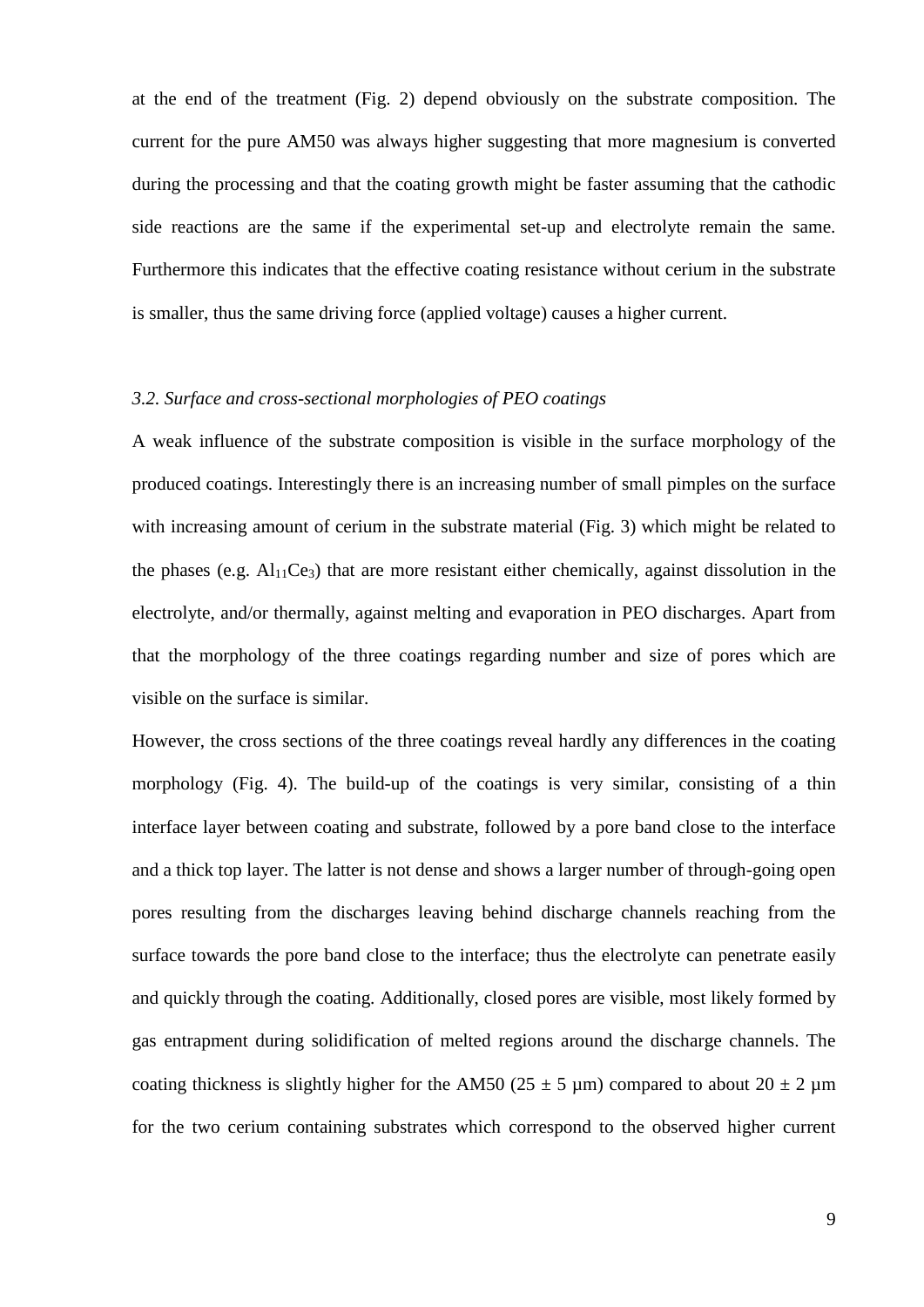density during PEO treatment. However, the coating growth on the AM50 substrate is less uniform and the interface is waved indicating locally enhanced dissolution and/or deposition.

# *3.2. Phase and elemental compositions*

Phase analysis shown in Fig. 5 revealed the presence of crystalline  $Mg_2SiO<sub>4</sub>$  (forsterite) and MgO (periclase) within the PEO coating. The bulk substrate magnesium  $\alpha$ - phase was measured to be constant for all three conditions suggesting that the X-ray penetrate the coating and that coating thickness is in the same range for the three substrates. Other silicate phases like  $MgSiO<sub>3</sub>$  (enstatite) were not present. The observations indicate a negligible influence of low amount Ce additions to the Mg alloy on the PEO coating phase formation. Furthermore, Ce containing secondary phases in the substrate could not be detected. According to our previous study, the substrate contains β-phase  $(Mg_{17}Al_{12})$  for the pure AM50 and additional  $Al<sub>11</sub>Ce<sub>3</sub>$  phase for the two alloys with cerium addition reducing the amount of β-phase [43]. Due to the detection limit (based on tiny volume fraction) and the overlapping of the PEO coating diffraction pattern their existence cannot be validated here.

The surface composition of the coating is nearly the same for all three substrates and due to dissolution effects the small substrate differences on the two sides of a specimen are not detectable anymore (Tab. 2). Cerium is, if at all, only present in traces thus an influence on the properties or the phase composition can be neglected, which is consistent with the XRD results. However, the concentration of the main elements forming the coating in the atomic ratio (Mg:Si: $O = 17:15:60$ ) is not in the right balance for a coating consisting only of MgO and  $Mg_2SiO_4$ . Especially the amount of Mg is too low and a possible explanation might be the different depth from which the information is obtained by XRD (penetrating the coating) and EDS  $(< 4 \mu m)$ . Some of the Si detected on the surface might be still present in the form of  $Na<sub>2</sub>SiO<sub>3</sub>$  or in an amorphous state not detected by the XRD.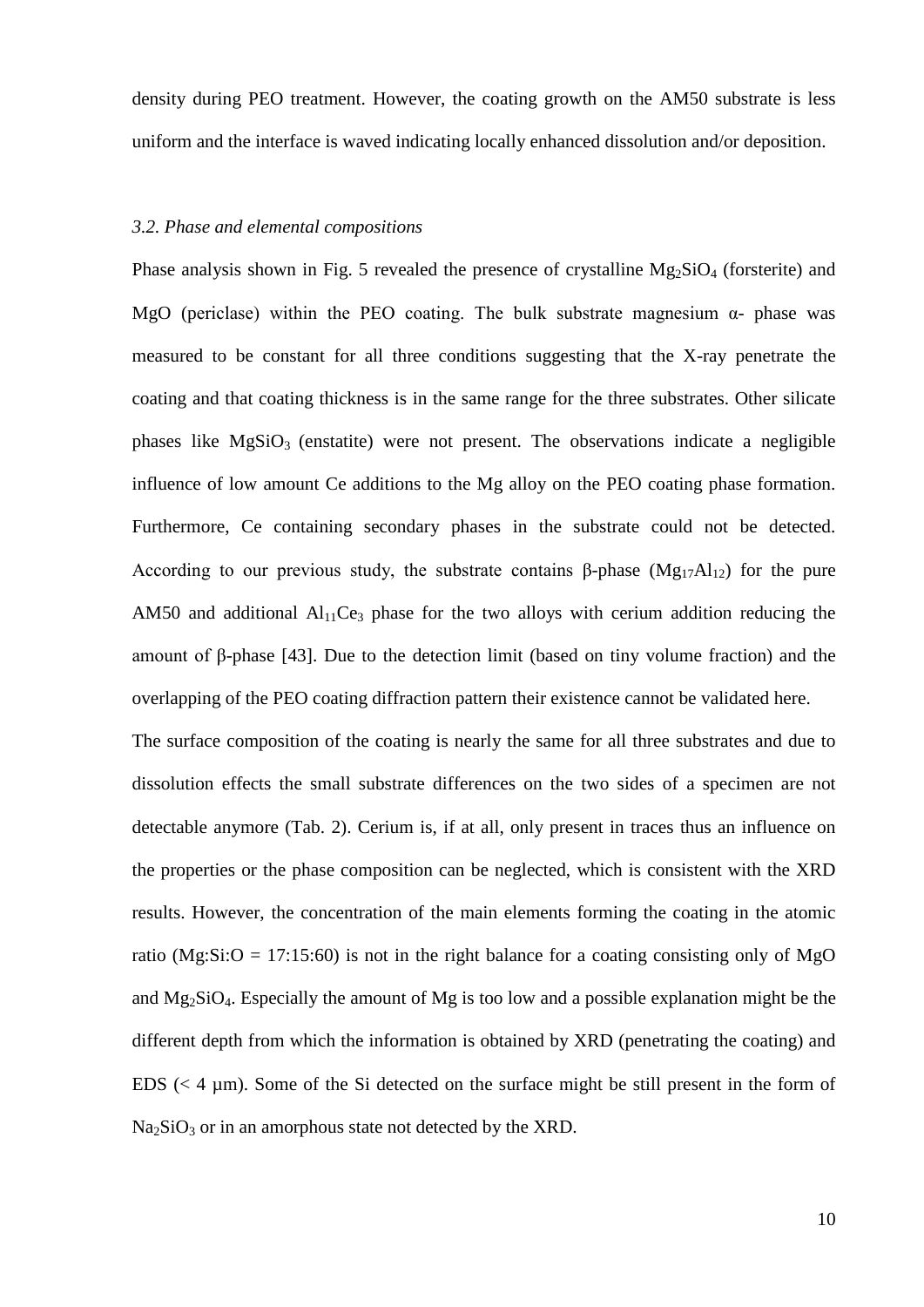The elemental line scans performed by EDS (Fig. 6) show an even enhanced depletion of oxygen (30 wt.%) in the bulk of the coating while the other two main elements (Si: 25 wt.% and Mg: 30 wt.%) show an increasing amount compared to the surface composition. The other elements of the alloy (Al, Mn and Ce) are still present in the coating, but they are too much diluted to give reasonable signal, thus only the main elements are depicted to demonstrate that the composition of the coatings are similar independent from the substrate material. The coating on AM50 ( $\lt 25 \mu m$ ) is slightly thicker than the two coatings on the cerium containing substrates  $\left($   $\leq$  20  $\mu$ m), which is consistent with the cross section observations. Furthermore, close to the interface the content of Mg seems to increase compared to the content of Si.

Distribution uniformity of the main elements (Mg, Si, O, Al, Ce) was also checked qualitatively by EDS elemental mapping shown in Fig. 7. The distribution suggests that the coatings are relatively uniform in the composition (except for the decrease of Si towards the interface and vice versa the increase of Mg) and also the minor alloying elements are uniformly distributed in the coating. Enrichments are mainly visible in the substrate due to casting segregation and precipitates.

#### *3.3. Corrosion*

#### *3.3.1. Salt spray corrosion results*

Due to the fact that the weight loss measurements are not applicable for oxide based PEO coatings (chromic acid cleaning would also remove the coating and not only the corrosion products) the evaluation was done optically and the results are summarised in Tab. 3). One can clearly see that the addition of cerium to the alloy is decreasing the size and number of the defects in the coatings. As the structure and composition of the coating is almost unchanged by the small amounts of cerium addition, this effect has to be correlated with the substrate performance. The latter is consistent with the observation for the uncoated alloys, that the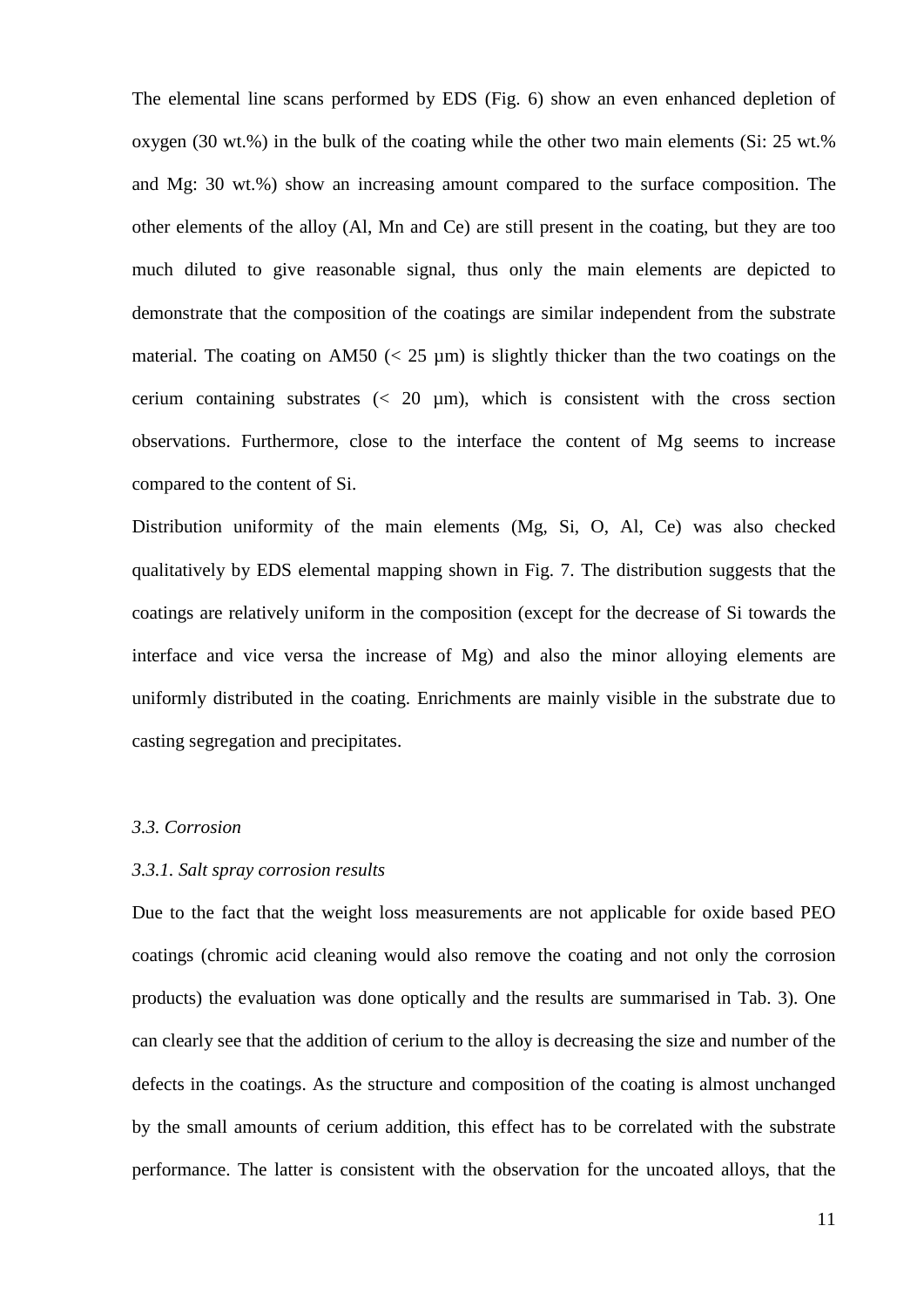addition of cerium is reducing the occurrence of severe localised corrosion [43], but one can realise that the performance of the two main sides on the same specimen can be different. This might be related to the distribution of alloying elements in the HPDC process and how the specimens were taken from the step plate, having a high and low concentration side for Al and RE elements. Basically, one side shows no defects while the other contributes to the total amount of defects given in Tab. 3. Considering the composition of the two sides on the different substrates (Tab. 1) the occurrence of defects is obviously related to the cerium content in the substrate. If it is below or around 0.5 wt.% cerium the chance of visible defect formation increases. The typical appearance of the defects on selected specimen for each substrate is shown in Fig. 8. The PEO coatings are not dense and a certain number of open through-going pores exist in the coating, thus the electrolyte can reach quickly the interface region which is just covered by a thin (about  $1 \mu m$ ) dense oxide based film. This film is attacked by the electrolyte and slowly starts to dissolve/break down and at weak points magnesium corrosion can start after a certain incubation period. If enough corrosion products were formed the relative brittle coating near the defect is lifted off by the volume increase of Mg corrosion products in the interface region. In the defect regions the coating is completely removed and the bare magnesium alloy is visible. Interestingly the defect formation is not related to the internal porosity of high pressure die cast material. Obviously the PEO process is able to form the protective coating also in the inner part of open pores, thus they are not the weak points of the coatings. For example the selected PEO 0.5 specimen has large pores but no indication of corrosion around them (Fig. 8b).

# *3.3.2 Potentiodynamic polarisation*

The polarisation results seems to confirm clearly the salt spray results that there are two sides on the HPDC specimens with different corrosion performance (Fig. 9). However, differences in the alloying element concentration on the two sides are most likely not the explanation for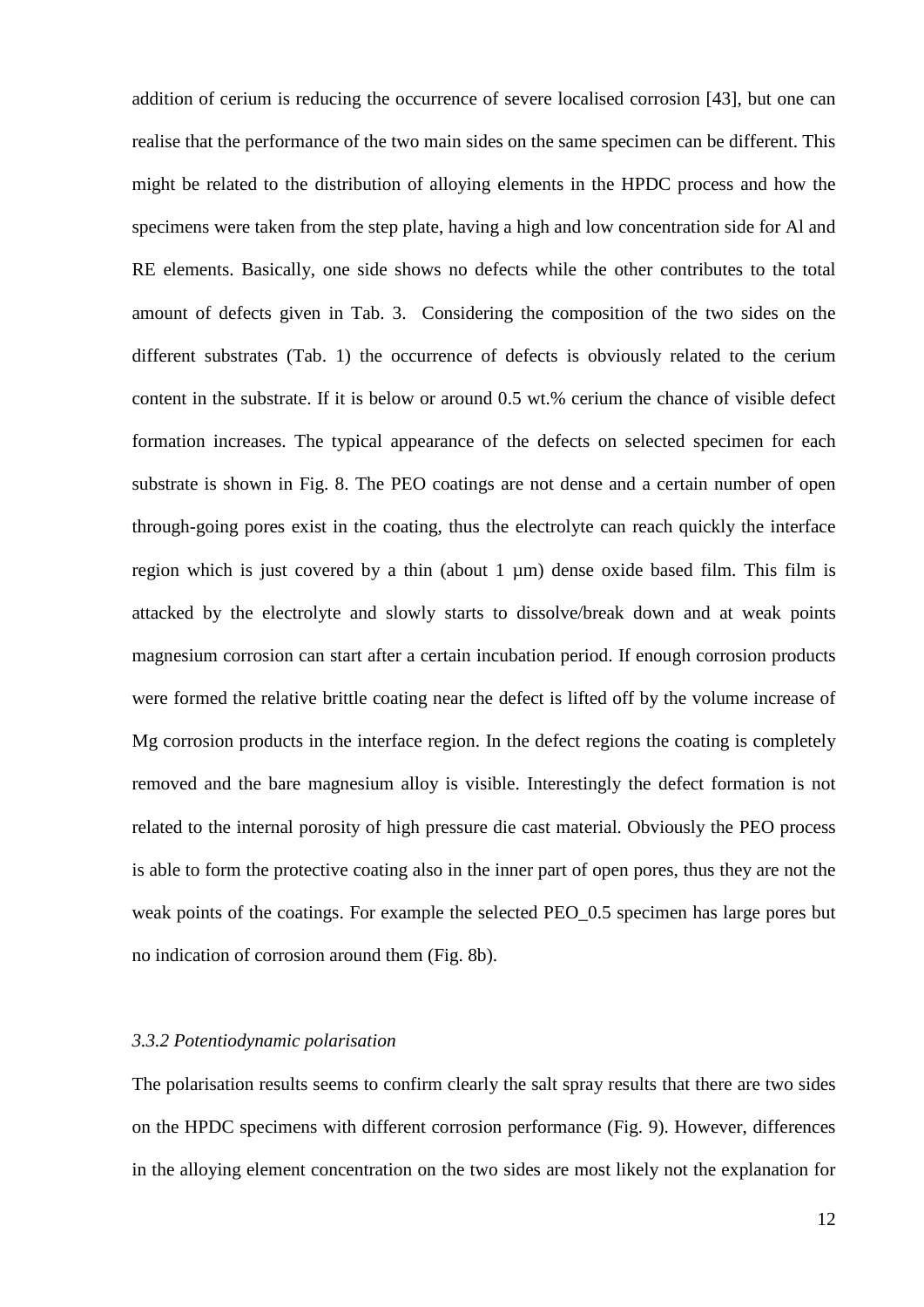the observed polarisation results. There is a clear difference in the corrosion and failure mechanisms between salt spray and polarisation. Salt spray as a "long term" test (72 hours) reveals flaking off of larger coating areas obviously due to accumulation of corrosion products while there are no visible coating defects observed in the "short term" polarisation tests (1 h). Consequently, different mechanisms must be acting in short exposure time under external polarisation. In the case of short term polarisation, it is much more likely that the results are related to the open porosity, namely the number and size of the open pores, rather than to the composition of the substrate. The coating material is relatively stable against dissolution if the specimen is polarised and the measured current should be mainly a result of substrate dissolution at the weak points (open pores) of the coating. Therefore, polarisation current can be considered as a measure of open porosity indicating the sum of weak points in the coating which may act as starting points for a corrosion attack but does not give reliable prediction of the long term behaviour. Occurrence of open porosity in the coating depends somehow on the processing parameters and the microstructure but a straight correlation seems to be impossible. The pores and their size appear to have a statistical distribution similar to distribution of the discharges on the surface which are producing the open pores. Thus, coming back to the polarisation results, they indicate strong variations between coatings produced on the same substrate and even between the two sides on one specimen. These large variations in corrosion properties are visible in Fig. 9. Thus comparing coatings on different substrates regarding substrate influence on properties is not reasonable. They cannot be correlated to any microstructural features (size and number of pores, composition and thickness) of the substrate and coating because those differences are relatively small compared to the large differences in corrosion performance expressed by the corrosion current. However, open porosity in PEO processing is well known and its statistical distribution seems to be the only explanation possible for the observed variations. There are specimens with larger areas free of defects and some regions having one or even more open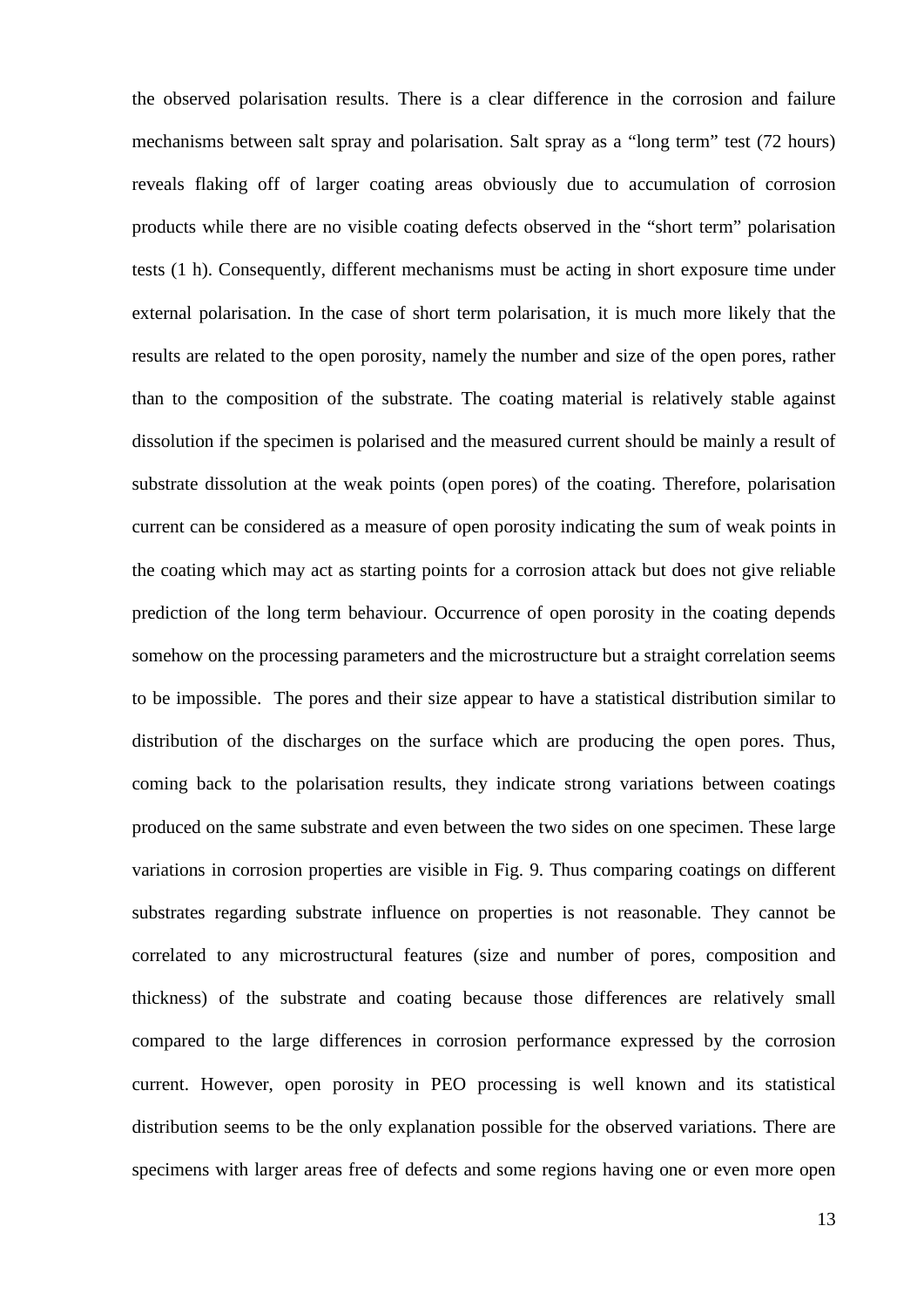pores in the area selected for corrosion measurements. Therefore, somehow polarisation is an indicator of starting coating quality, detecting open pores, but the long term behaviour is controlled by additional features.

#### *3.3.3. Results of EIS*

The EIS measurements were performed to study the degradation process during immersion in 0.5% NaCl solution for the two selected coatings produced under the same processing conditions on substrates representing a substrate which tends to pitting corrosion (AM50) and one which tends to passive film formation (AM50+1Ce), in long term corrosion exposure studies [43]. This selection should be suitable to understand the substrate effects on the long term behaviour of the coating. It should be noted that the internal porosity of the material appears to be of no major concern for the corrosion resistance. Substrates with open pores can be treated by the PEO process [45] and the corrosion resistance appears to be in the same order compared to the coating on a flat surface. Fig. 10 shows a typical coated open pore demonstrating that the performance is sufficient to prevent corrosion suggesting that the pores can be coated in the same manner as the rest of the surface.

Thus, the first example (Fig. 11a) shows the performance of a coating on a specimen containing only Al (AM50, outer region) while the second example (Fig. 11b) shows the same for a coating on a surface enriched in Al and RE elements (AM50+1Ce, outer region). The evolution of impedance spectra was analysed by numerical fitting of the recorded Bode plots using the equivalent circuit models given in Fig. 12 and the results in the form of calculated resistance values are given in Fig. 13.

The models consider the microstructural features of the coatings and the observed corrosion morphology during and after the exposure to the electrolyte. The constant phase elements where introduced instead of capacitances in order to account for non-uniform distribution of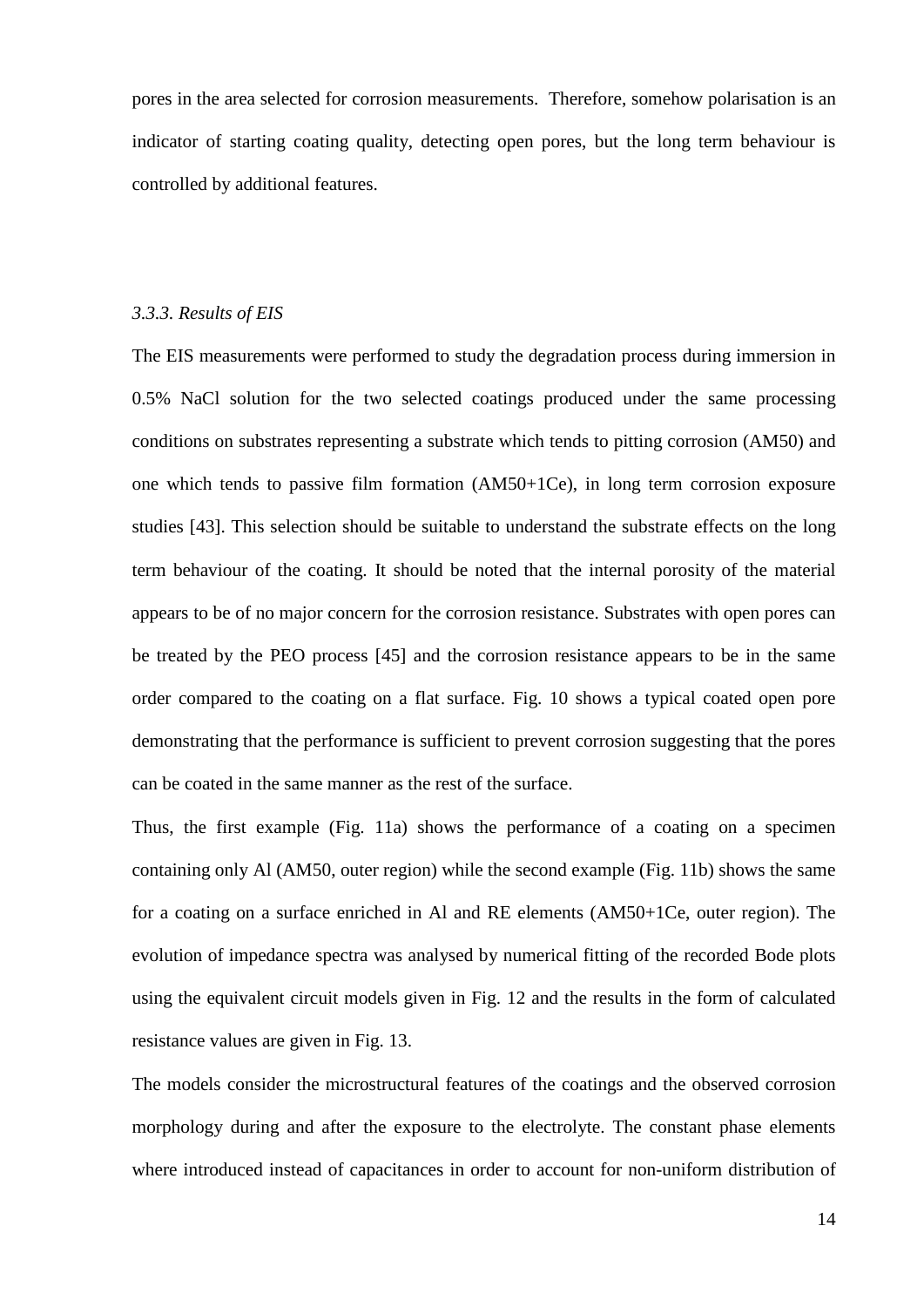thickness and dielectric properties of the respective layers. Both coatings consist of an outer porous layer (represented by its resistance  $R_0$  and the corresponding CPE<sub>0</sub>) and a thin inner dense interface layer (represented by its resistance  $R_i$  and the corresponding CPE<sub>i</sub>). Porosity and thickness of the coatings are similar regardless of the substrate on which they were produced. The performance of the two specimens is similar although the AM50 seems to degrade slightly faster (Fig. 14). During immersion, the resistance of the outer layer is continuously degrading and after a relatively short time (10 h) it is lost. The respective time constant is not detectable any more on the respective spectra. This process might be related to the diffusion and penetration of the electrolyte towards the inner layer, dissolution of phases, widening of the pores and electrolyte alkalisation in there. Thickness, composition and porosity are the main parameters for the outer layer and as they are very similar for the two coatings the protective performance is comparable. However, the EIS spectra suggest that the contact of electrolyte with the inner layer occurs very soon (1h) and resistance of the outer and inner layer start to decrease already between the first measurement after 5 min and the second one after 1h. After 4 hours, an additional relaxation process is already visible at low frequencies. The respective third time constant can be introduced to the equivalent circuit to describe these processes which can be asigned to the local breakdown of the interface layer and formation of an electrochemical double layer and a related polarisation resistance  $(R_p$  and  $CPE<sub>dl</sub>$ ). At this time, the role of the substrate composition becomes important and differences in the performance arise. The AM50 specimen shows a continious degradation of outer and inner layers with parallel increase in corrosion activity. At certain time the polarisation resistance stabilises at a relatively low value. The stabilisation of this parameter is most probably related to the effect of diffusion limitations which affect the polarisation resistance. For the AM50 alloy, the protective function of the inner layer is also lost after 72 hours of immersion and severe pitting occurs which finally results in flaking off of large coating areas. Fig. 15 shows a typical appearance of the specimens at the end of the test, after 144 hours*.* In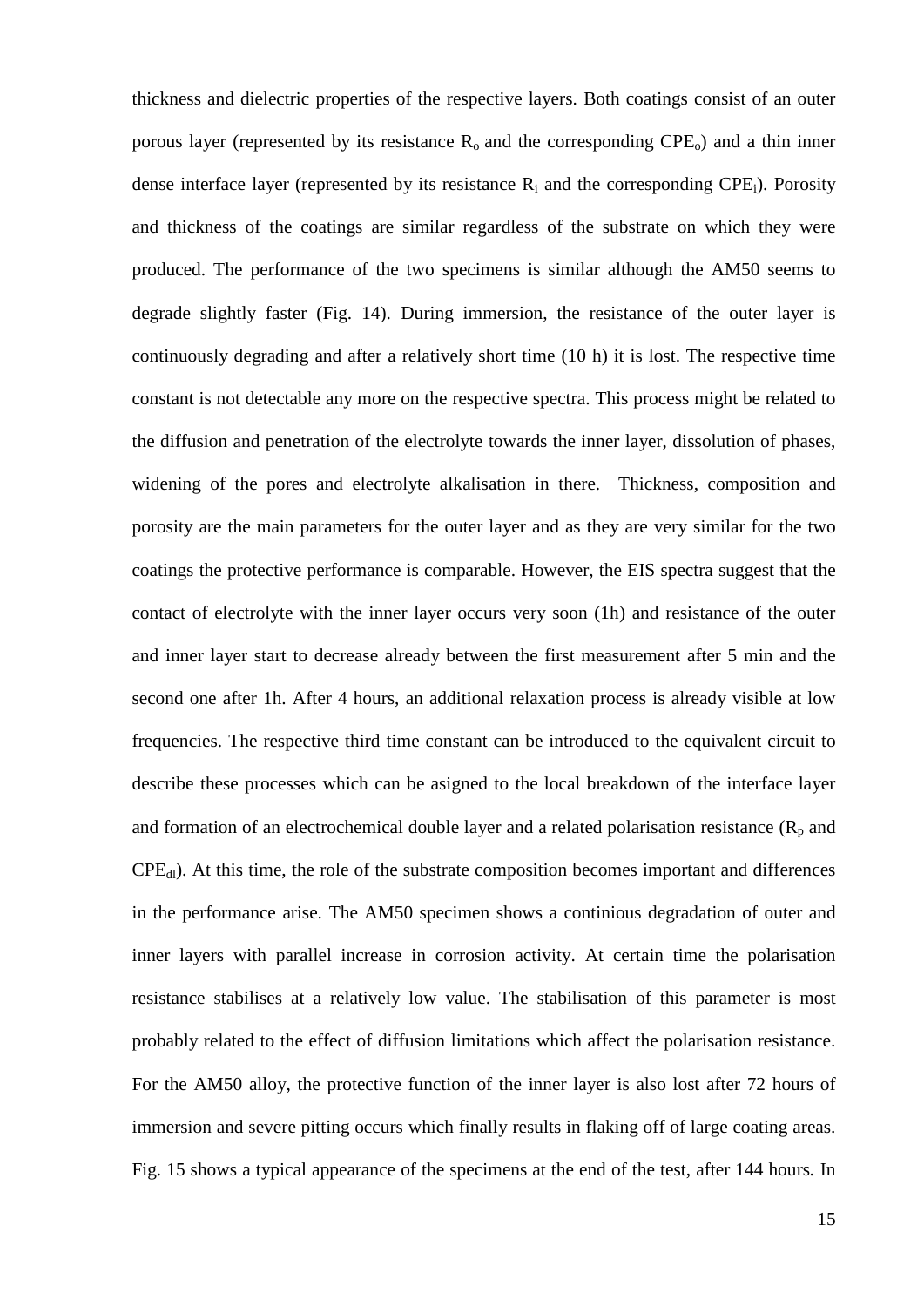contrast the inner layer and the polarisation resistance on the AM50Ce1 alloy stabilises at much higher resistance values. In this case only small areas show the loss of the outer top layer at 144 hours and in the impedance spectra relatively high and stable polarisation resistance values are observed. There is also no evidence that diffusion processes start dominating confirming suggestion that there is no active Mg dissolution. This indicates that either the original inner layer still exists or that it is slowly replaced by a new stable conversion film. However, the corrosion behaviour is relatively stable after 96 hours, without indication of further loss of corrosion resistance which remains about 10 times higher compared to the AM50 alloy. This observation correlates very well with the performance and failure in the salt spray test of different coated substrates even though the test conditions were dissimilar, but there is much more similarity between the two long term salt spray and impedance tests than between impedance and potentiodynamic polarisation tests. The latter can be better correlated to the initial performance of a coating but not to the long term performance.

# **4. Discussion**

The microstructural characterisation of the coatings reveal that the main phases formed in the coating (MgO and Mg<sub>2</sub>SiO<sub>4</sub>) are not influenced by the cerium additions. The phase composition and distribution within the coatings as well as the elemental distribution of the main elements forming the coatings are nearly the same for all three coatings. Also the coating morphology including porosity (size, shape and distribution) show no visible change even if a small effect with increasing number small pimples on the surface is visible. Later has obviously no effect on the surface layer properties. Furthermore, there is neither evidence for enrichment of cerium in the coating nor new cerium rich phases are detected. In contrast, the amount of cerium in the coating seems to be even slightly diluted (0.05 wt% for both coatings produced on the cerium containing substrates) considering the fact that about 1/5 of the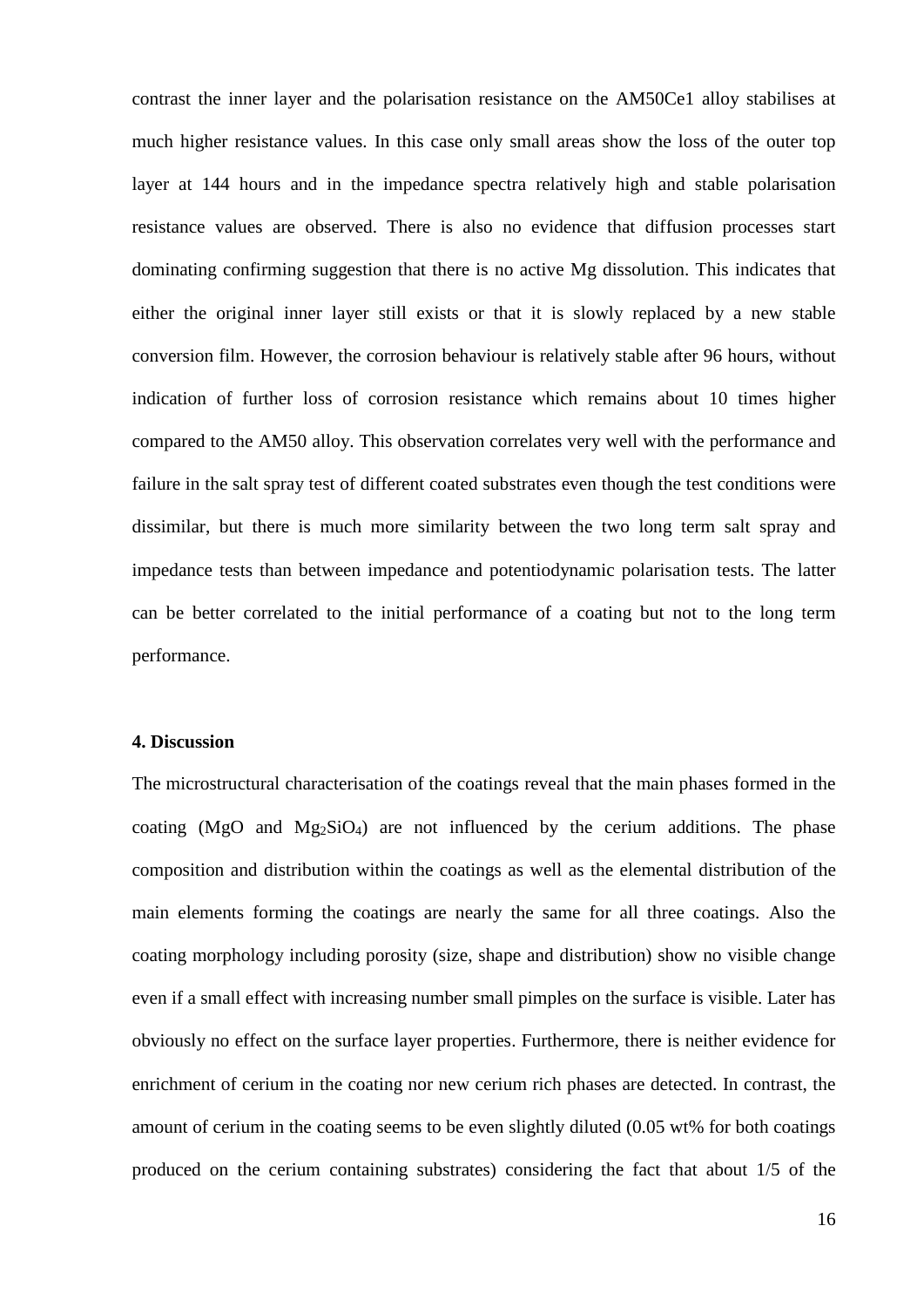coating composition is coming from the original substrate (20 wt.% magnesium in the coating) suggesting 0.1 or 0.2 wt.% cerium respectively if cerium would be incorporated into the coating in the same manner as magnesium. Consequently, the influence of small additions of cerium on the morphology of PEO coatings can be neglected.

Nevertheless, these small amounts of cerium do have obviously an influence on the anodising behaviour of the substrate alloys. While applying the same voltage as the driving force for the anodisation process the current response of the substrates is different. The pure AM50 shows throughout the whole PEO process a higher current density compared to the cerium alloyed materials indicating that the barrier properties of the forming films/coatings on the various substrates are different. The performance of the two cerium containing versions is similar, but the one with higher cerium content has a slightly lower current density throughout the process. The thicker coating produced on AM50 correlates quite well with the higher current density suggesting that the current driven dissolution of substrate material and subsequent deposition of Mg rich compounds with low solubility are essential steps in the coating formation. However, the current study can give no answer to the question if the reason for the lower current density in the presence of cerium is caused by the better resistance against dissolution of the alloy itself or if more stable conversion products in the interface do reduce the current by increasing the resistance. The current during PEO of the cerium containing substrates remain lower throughout the whole treatment sequence although all coatings show the expected decrease in the current with treatment time related to increasing top coat thickness (resistance) approximately following the Ohm's law. However, the porous structure of the coatings which is a result of discharges sealing the old discharge channels but forming the new ones at the same time, continuously offers path ways for the treatment solution to directly reach the substrate. This process inherent mechanism is obviously preventing the formation of a dense coating suppressing the current flow completely. At the bottom of the open pores (discharge channels) only a thin film can be formed by conversion products and its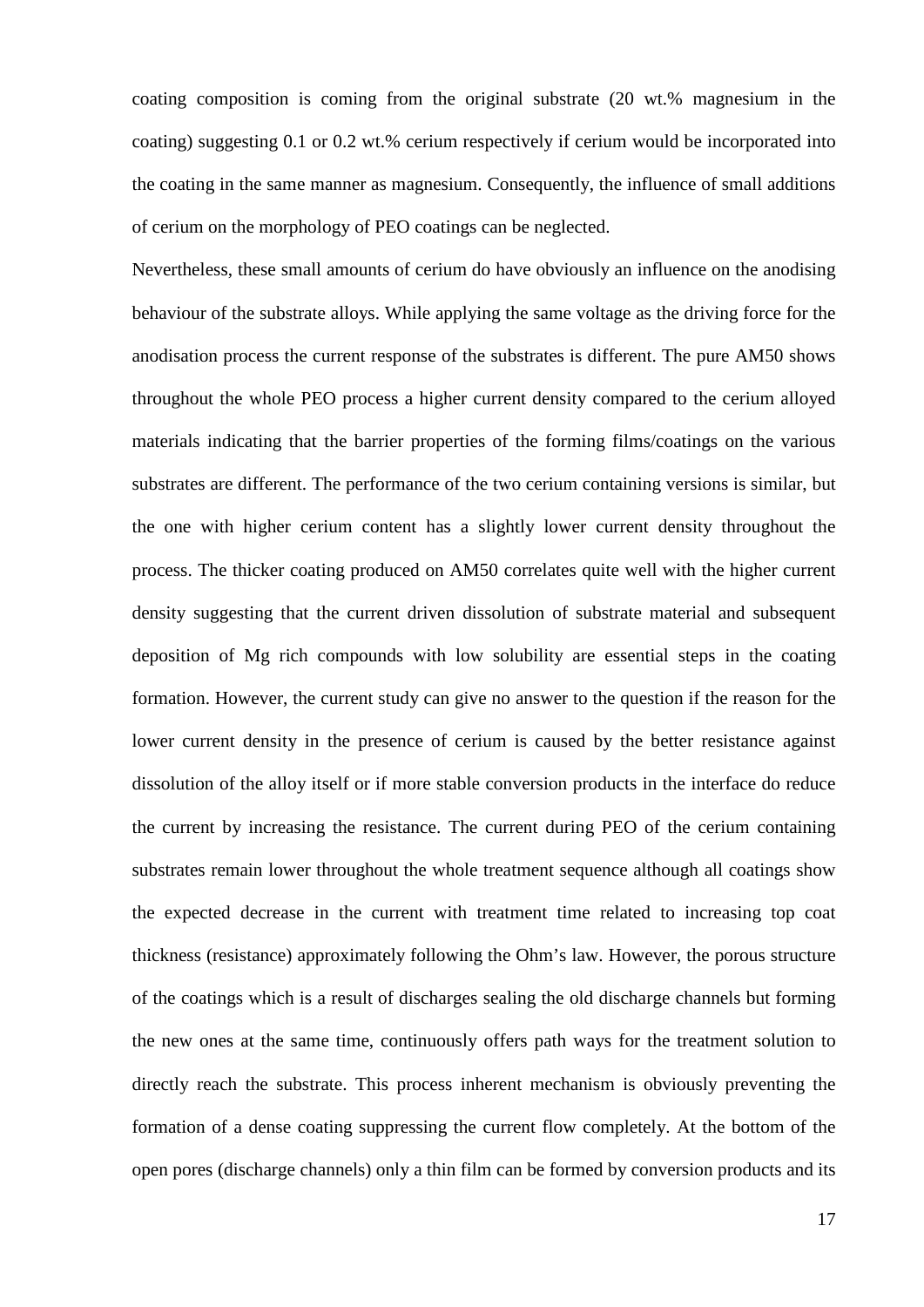ability to reduce the current is limited by its small thickness. However, the lower final current in the presence of cerium seems to indicate that it may have a positive effect on the resistance of this thin film. Nevertheless, these through-going pores are the weak points of the coating in terms of corrosion resistance which is consistent with the findings of Song et al. [39] although we see a different degradation mechanism for our type of coatings (Fig. 16).

The open pores in the coating are the reason why the substrate material plays an important role in the degradation behaviour of PEO coatings. The pores offer pathways not only for the electrolyte to reach the substrate – coating interface but also to transport soluble corrosion products outside. If the formation of the corrosion products on the substrate is faster than the transport outside, they might be deposited in the pores and at the interface. The latter depends on the solubility limit of the corrosion products in the corrosive surrounding and can have a positive effect on the corrosion resistance of the coating if pores are sealed or deposits are strengthening the interface layer. However, to obtain this positive effect, it is important to control the dissolution rate of the substrate. If this is not possible the volume increase of the corrosion products can become so large that the resulting stresses causes cracking and flacking-off of coating areas. On the one side, the coating microstructure (pore sizes and distribution) and maybe also the mechanical properties are controlling the available volume and tendency to crack, but the substrate is even more important because it provides the corrosion products which are the source of the stresses.

Therefore, it is important to follow the same guidelines for the substrate selection for PEO treatments as for the selection of a corrosion resistant magnesium alloy. It is necessary to control the heavy metal impurities and to optimise the alloy resistance by the proper choice and amount of alloying elements. The performance of AM50 is reasonably good, but the amount of Al should not be reduced any further, which becomes obvious from the corrosion performance of the central sides of the specimens (coated or not). Furthermore, as previously shown [43], cerium can reduce the amount of pitting corrosion of the AM50 alloy. For this, a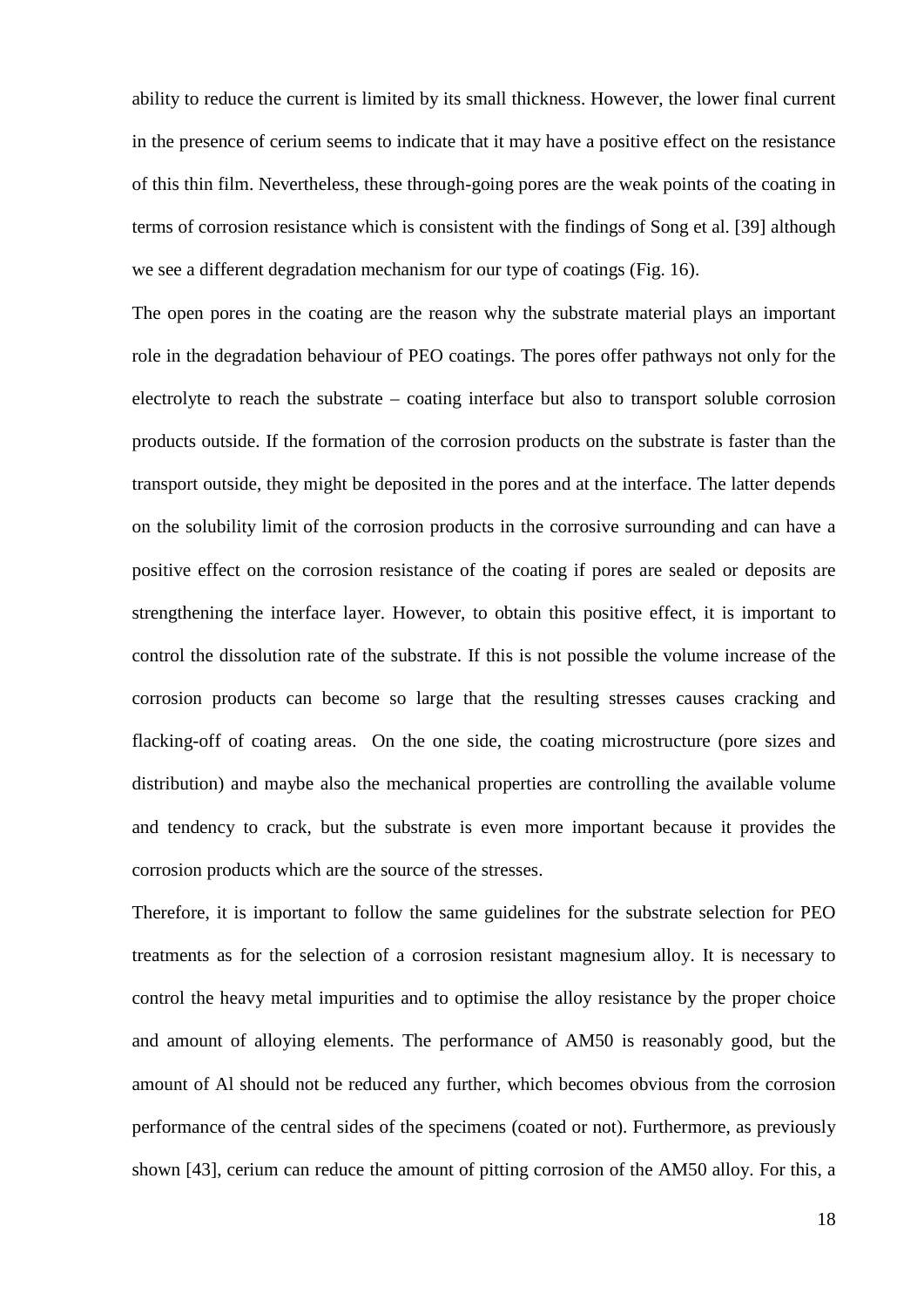certain limit of Al as well as Ce is required, because the  $Al<sub>11</sub>Ce<sub>3</sub>$  phase can replace the obviously more active ß-phase and can include impurities in its structure. Both help to reduce the tendency to pitting corrosion and only if this strong localised corrosion occurs at the interface it can damage the coating because the volume increase of the corrosion products would cause stresses and lead to flaking-off of large coating areas. A certain amount of cerium seems to be necessary to suppress the pitting corrosion attack. Looking at the results on the different surfaces and the surface compositions, this limit seems to be around 0.5 wt.% cerium. In that way, the cerium addition helps to increase the long-term performance of the coatings.

Regarding the corrosion testing, potentiodynamic polarisation measurements appear to be not suitable to distinguish between minor substrate influences on the corrosion performance of the coatings because the short term results are dominated by open porosity which is not depending on the composition of the substrate but on the PEO processing parameters. To see the effect of substrate, long-term tests are required (e.g. salt spray or EIS), consistent with our previous studies [43] demonstrating that the substrate performance is similar in the beginning and it requires about 24 hours before pitting starts on the AM50 while the presence of Ce can retard the pitting even after 336 hours. The pitting as a substrate property in combination with excessive volume increase due to corrosion product formation causing flaking-off of coatings areas was identified as the main failure mechanism of the coatings in the both long-term tests. All tests which are running shorter than 24 hours fail to detect major differences between the coatings (e.g. see Fig. 13 – EIS resistance as function of time). The polarisation measurements (neglecting the strong variations) are able to predict the starting resistance values for EIS but not the long-term behaviour.

#### **5. Conclusions**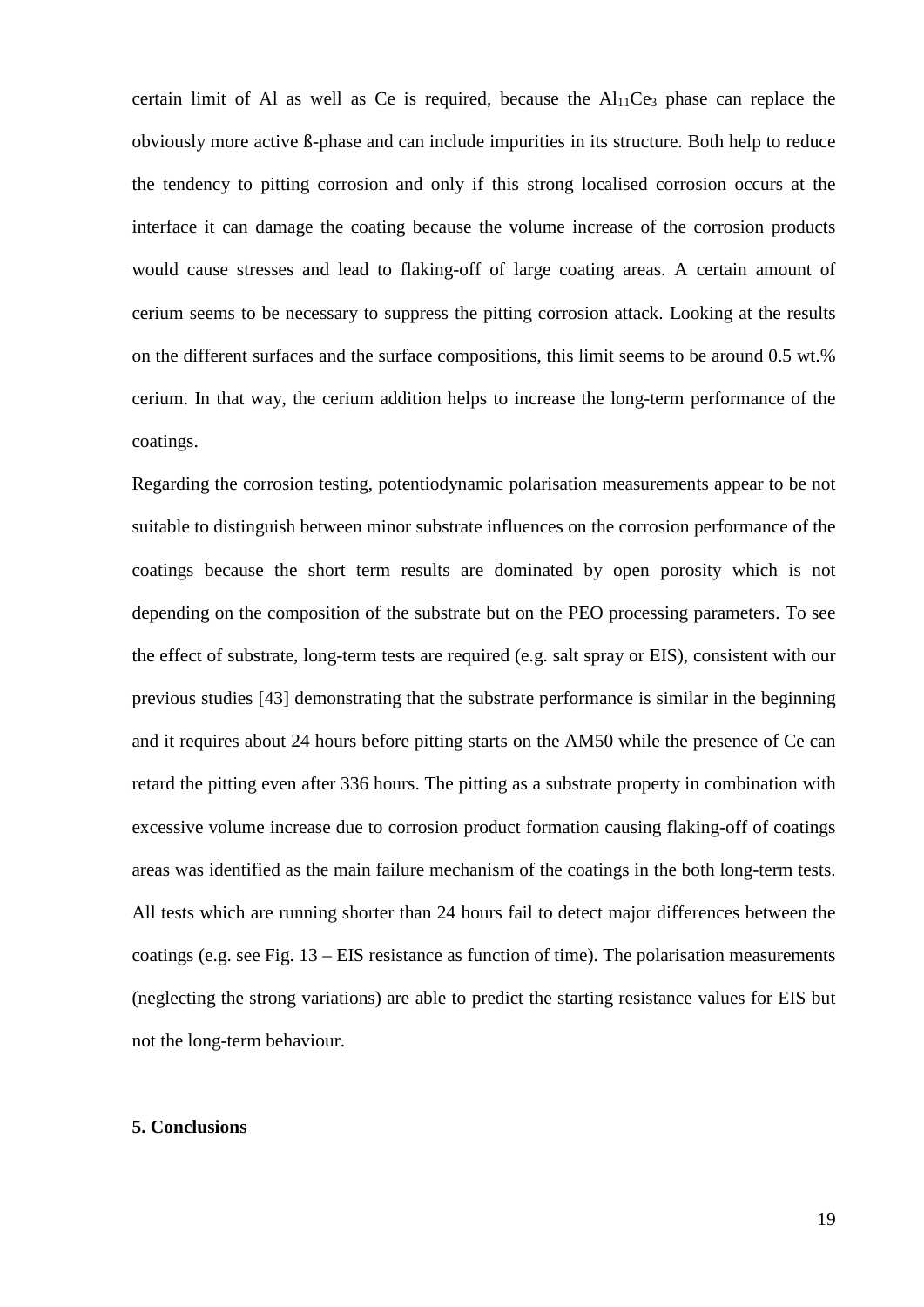The experimental results indicate that even minor additions of alloying elements can have an influence on the PEO processing and corrosion properties of PEO coated AM50 magnesium alloy. The observed inherent open porosity of HPDC magnesium alloys is no concern in PEO processing.

Under similar constant voltage processing conditions the average coating growth rate (2.5 µm/min) is higher for AM50 compared to the alloys containing up to 1 wt% cerium (2 µm/min), but the variation in coating thickness is also increasing. AM50 is less stable from the corrosion point of view and should have higher dissolution rates compared to the alloys with cerium, suggesting that the coating formation during PEO depends partly on a conversion step involving the reaction of dissolved Mg with electrolyte components and the subsequent deposition of those reaction products on the surface if their solubility limit is exceeded. However, the phase composition and porosity of the coatings are hardly affected by the minor alloying additions of cerium.

The coating corrosion resistance and degradation behaviour depend strongly on the substrate material and its own inherent corrosion resistance as the electrolyte can easily penetrate the outer layer of the PEO coatings. Failure of the coating is often a consequence of volume increase due to the formation of corrosion products in the interface which create stresses in the PEO film, lifting it of the surface and finally resulting in flaking-off of larger coating areas. Thus a substrate with a tendency for a mild uniform corrosion is performing better than that which tends to exhibit localised corrosion. Thus corrosion resistance of PEO-coated Mg alloys can be improved by the addition of alloying elements to the substrate material. The selected element should help to reduce localised pitting and form passive films promoting stable uniform corrosion. Cerium is such an element for the alloy AM50, which improves the corrosion performance of the alloy and thus prevent early failure of the coating deposited on top of it.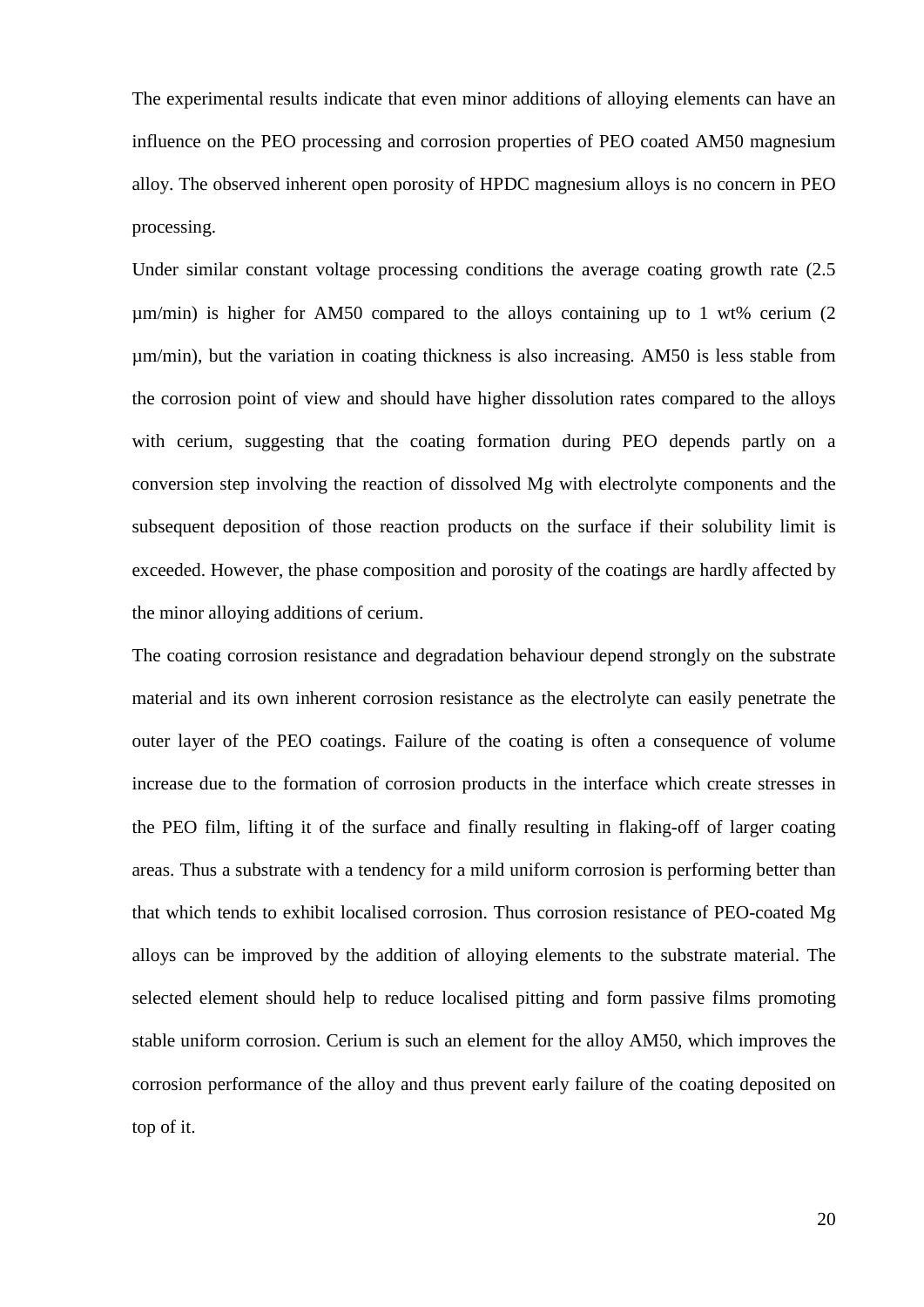Finally, substrate and PEO coating are a system and both need consideration if the corrosion performance of the coated alloy should be optimised.

#### **Acknowledgements**

The authors want to express their gratitude to Mr. G. Meister, Ms. S. Schubert, Mr. V. Heitmann and Mr. U. Burmester for their technical support. Financial support from Turkey Council of Higher Education (YOK) scholarship for PhD study of Dr. Faruk Mert in Helmholtz-Zentrum Geesthacht (HZG) is also appreciated.

# **References**

- [1] M. Easton, A. Beer, M. Barnett, C. Davies, G. Dunlop, Y. Durandet, et al., Magnesium alloy applications in automotive structures, Jom. 60 (2008) 57–62.
- [2] K. Funatani, Emerging technology in surface modification of light metals, Surf. Coatings Technol. 133-134 (2000) 264–272.
- [3] G.L. Makar, J. Kruger, Corrosion of magnesium, Int. Mater. Rev. 38 (1993) 138–153.
- [4] S. Shadanbaz, G.J. Dias, Calcium phosphate coatings on magnesium alloys for biomedical applications: a review., Acta Biomater. 8 (2012) 20–30.
- [5] H.E. Friedrich, B.L. Mordike, Magnesium Technology Metallurgy, Design Data, Applications, Springer-Verlag, Berlin Heidelberg, 2006.
- [6] M.K. Kulekci, Magnesium and its alloys applications in automotive industry, Int. J. Adv. Manuf. Technol. 39 (2007) 851–865.
- [7] G. Song, A. Atrens, Corrosion mechanisms of magnesium alloys, Adv. Eng. Mater. (1999) 11–33.
- [8] Y.W. Song, D.Y. Shan, E.H. Han, High corrosion resistance of electroless composite plating coatings on AZ91D magnesium alloys, Electrochim. Acta. 53 (2008) 2135– 2143.
- [9] R.F. Zhang, D.Y. Shan, R.S. Chen, E.H. Han, Effects of electric parameters on properties of anodic coatings formed on magnesium alloys, Mater. Chem. Phys. 107 (2008) 356–363.
- [10] Y. Song, D. Shan, R. Chen, F. Zhang, E.-H. Han, A novel phosphate conversion film on Mg–8.8Li alloy, Surf. Coatings Technol. 203 (2009) 1107–1113.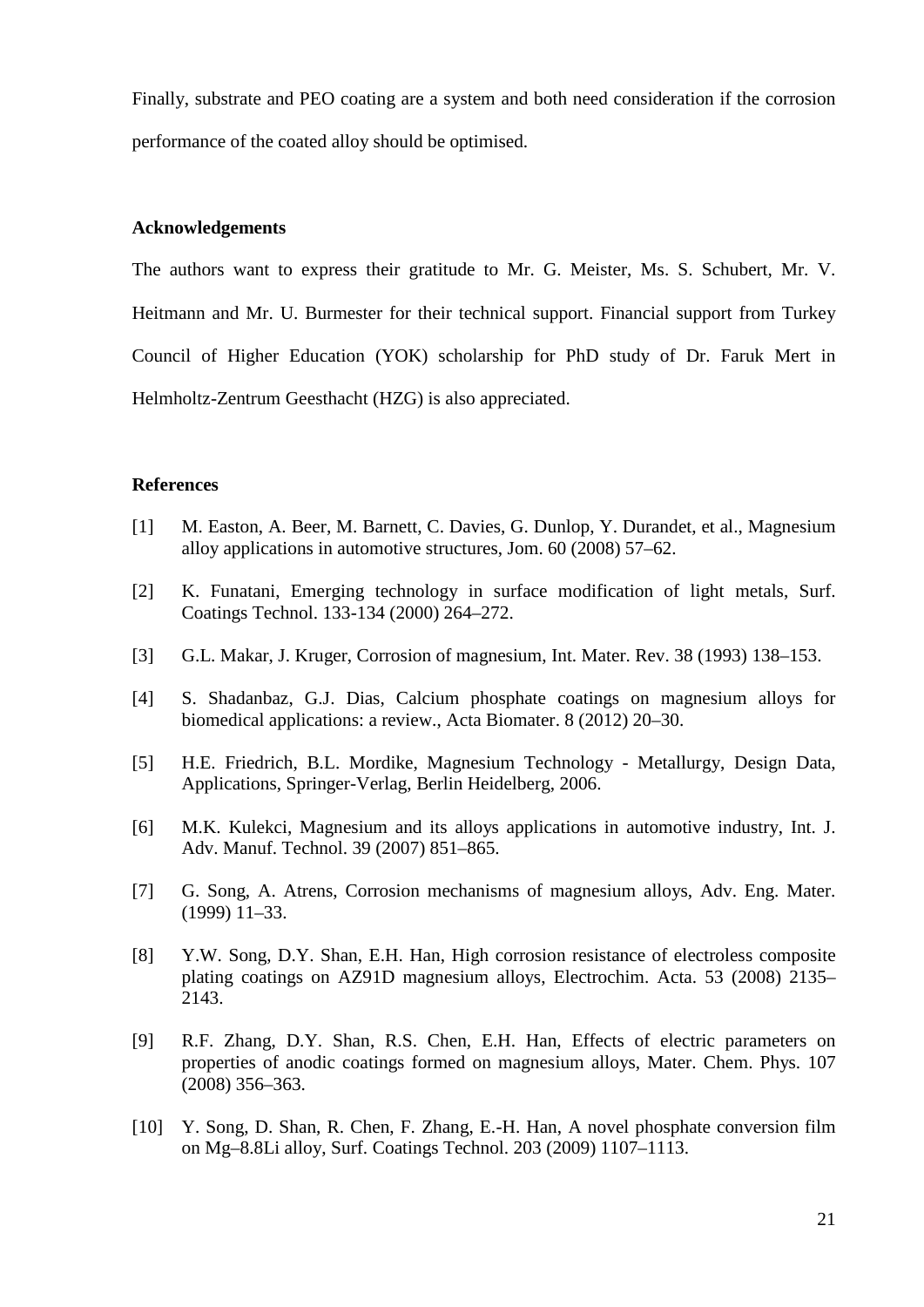- [11] H. Meifeng, L. Lei, W. Yating, T. Zhixin, H. Wenbin, Corrosion properties of surfacemodified AZ91D magnesium alloy, Corros. Sci. 50 (2008) 3267–3273.
- [12] T. Lei, C. Ouyang, W. Tang, L.-F. Li, L.-S. Zhou, Preparation of MgO coatings on magnesium alloys for corrosion protection, Surf. Coatings Technol. 204 (2010) 3798– 3803.
- [13] P. Liu, X. Pan, W. Yang, K. Cai, Y. Chen, Improved anticorrosion of magnesium alloy via layer-by-layer self-assembly technique combined with micro-arc oxidation, Mater. Lett. 75 (2012) 118–121.
- [14] Y. Song, K. Dong, D. Shan, E.-H. Han, Investigation of a novel self-sealing pore micro-arc oxidation film on AM60 magnesium alloy, J. Magnes. Alloy. 1 (2013) 82– 87.
- [15] R. Arrabal, E. Matykina, T. Hashimoto, P. Skeldon, G.E. Thompson, Characterization of AC PEO coatings on magnesium alloys, Surf. Coatings Technol. 203 (2009) 2207– 2220.
- [16] Q. Cai, L. Wang, B. Wei, Q. Liu, Electrochemical performance of microarc oxidation films formed on AZ91D magnesium alloy in silicate and phosphate electrolytes, Surf. Coatings Technol. 200 (2006) 3727–3733.
- [17] H. Guo, M. An, S. Xu, H. Huo, Microarc oxidation of corrosion resistant ceramic coating on a magnesium alloy, Mater. Lett. 60 (2006) 1538–1541.
- [18] H.F. Guo, M.Z. An, H.B. Huo, S. Xu, L.J. Wu, Microstructure characteristic of ceramic coatings fabricated on magnesium alloys by micro-arc oxidation in alkaline silicate solutions, Appl. Surf. Sci. 252 (2006) 7911–7916.
- [19] Y. Ma, H. Hu, D. Northwood, X. Nie, Optimization of the electrolytic plasma oxidation processes for corrosion protection of magnesium alloy AM50 using the Taguchi method, J. Mater. Process. Technol. 182 (2007) 58–64.
- [20] A. Ghasemi, V.S. Raja, C. Blawert, W. Dietzel, K.U. Kainer, Study of the structure and corrosion behavior of PEO coatings on AM50 magnesium alloy by electrochemical impedance spectroscopy, Surf. Coatings Technol. 202 (2008) 3513–3518.
- [21] F. Liu, Y. Li, J. Gu, Q. Yan, Q. Luo, Q. Cai, Preparation and performance of coating on rare-earth compounds-immersed magnesium alloy by micro-arc oxidation, Trans. Nonferrous Met. Soc. China. 22 (2012) 1647–1654.
- [22] P. Shi, W.F. Ng, M.H. Wong, F.T. Cheng, Improvement of corrosion resistance of pure magnesium in Hanks' solution by microarc oxidation with sol–gel  $TiO<sub>2</sub>$  sealing, J. Alloys Compd. 469 (2009) 286–292.
- [23] W. Mu, Y. Han, Characterization and properties of the  $MgF<sub>2</sub>/ZrO<sub>2</sub>$  composite coatings on magnesium prepared by micro-arc oxidation, Surf. Coatings Technol. 202 (2008) 4278–4284.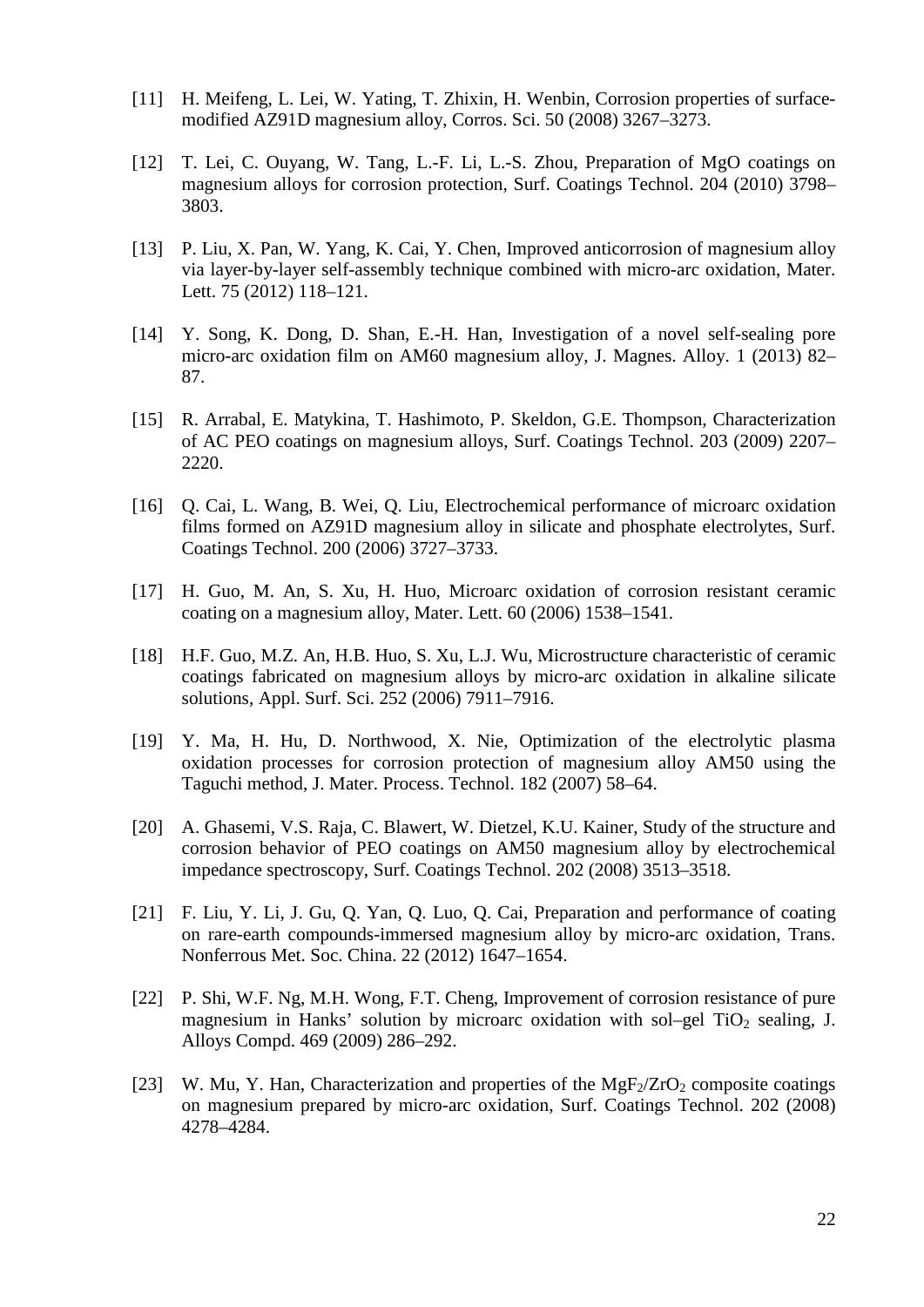- [24] H. Yun, F. Gao, S. Durdu, A. Polat, M. Usta, A.H. Ucisik, et al., Evaluation of micro arc oxidized coatings on pure magnesium, Front. Appl. Plasma Technol. 3 (2010) 40– 44.
- [25] S. Durdu, A. Aytaç, M. Usta, Characterization and corrosion behavior of ceramic coating on magnesium by micro-arc oxidation, J. Alloys Compd. 509 (2011) 8601– 8606.
- [26] P. Bala Srinivasan, J. Liang, C. Blawert, M. Störmer, W. Dietzel, Effect of current density on the microstructure and corrosion behaviour of plasma electrolytic oxidation treated AM50 magnesium alloy, Appl. Surf. Sci. 255 (2009) 4212–4218.
- [27] G. Rapheal, S. Kumar, C. Blawert, N.B. Dahotre, Wear behavior of plasma electrolytic oxidation (PEO) and hybrid coatings of PEO and laser on MRI 230D magnesium alloy, Wear. 271 (2011) 1987–1997.
- [28] J. Liang, L. Hu, J. Hao, Characterization of microarc oxidation coatings formed on AM60B magnesium alloy in silicate and phosphate electrolytes, Appl. Surf. Sci. 253 (2007) 4490–4496.
- [29] C. Ma, M. Zhang, Y. Yuan, X. Jing, X. Bai, Tribological behavior of plasma electrolytic oxidation coatings on the surface of Mg–8Li–1Al alloy, Tribol. Int. 47 (2012) 62–68.
- [30] J. Liang, P.B. Srinivasan, C. Blawert, W. Dietzel, Influence of chloride ion concentration on the electrochemical corrosion behaviour of plasma electrolytic oxidation coated AM50 magnesium alloy, Electrochim. Acta. 55 (2010) 6802–6811.
- [31] J. Liang, L. Hu, J. Hao, Preparation and characterization of oxide films containing crystalline  $TiO<sub>2</sub>$  on magnesium alloy by plasma electrolytic oxidation, Electrochim. Acta. 52 (2007) 4836–4840.
- [32] R. Arrabal, E. Matykina, P. Skeldon, G.E. Thompson, Incorporation of zirconia particles into coatings formed on magnesium by plasma electrolytic oxidation, J. Mater. Sci. 43 (2008) 1532–1538.
- [33] J. Liang, P.B. Srinivasan, C. Blawert, W. Dietzel, Comparison of electrochemical corrosion behaviour of MgO and  $ZrO<sub>2</sub>$  coatings on AM50 magnesium alloy formed by plasma electrolytic oxidation, Corros. Sci. 51 (2009) 2483–2492.
- [34] M. Laleh, a. S. Rouhaghdam, T. Shahrabi, a. Shanghi, Effect of alumina sol addition to micro-arc oxidation electrolyte on the properties of MAO coatings formed on magnesium alloy AZ91D, J. Alloys Compd. 496 (2010) 548–552.
- [35] W. Li, L. Zhu, H. Liu, Effects of silicate concentration on anodic films formed on AZ91D magnesium alloy in solution containing silica sol, Surf. Coatings Technol. 201 (2006) 2505–2511.
- [36] R.O. Hussein, D.O. Northwood, X. Nie, The effect of processing parameters and substrate composition on the corrosion resistance of plasma electrolytic oxidation (PEO) coated magnesium alloys, Surf. Coatings Technol. 237 (2013) 357–368.